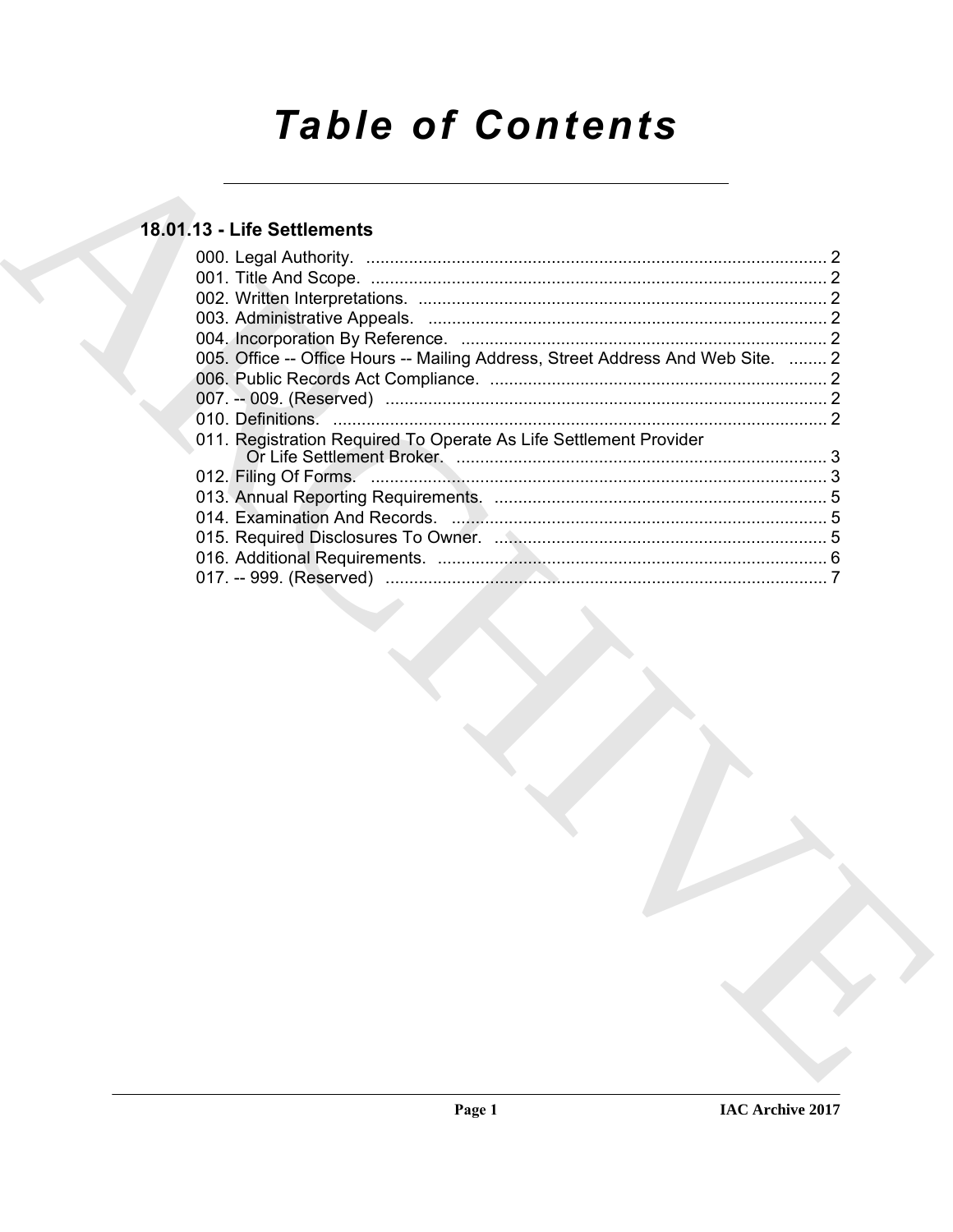#### **IDAPA 18 TITLE 01 CHAPTER 13**

# **18.01.13 - LIFE SETTLEMENTS**

#### <span id="page-1-1"></span><span id="page-1-0"></span>**000. LEGAL AUTHORITY.**

This rule is promulgated and adopted pursuant to the authority vested in the director under Sections 41-211and 41- 1965, Idaho Code. (3-29-10)

# <span id="page-1-2"></span>**001. TITLE AND SCOPE.**

**01. Title**. This Rule shall be cited in full as Idaho Department of Insurance Rule IDAPA 18.01.13, "Life Settlements."

**02.** Scope. This rule sets forth requirements regarding the sale and settlement of life insurance where the owner of the contract is an Idaho resident. (3-29-10) contracts where the owner of the contract is an Idaho resident.

#### <span id="page-1-3"></span>**002. WRITTEN INTERPRETATIONS.**

**CHAPTER 13**<br>
18.01.13 - LIFE SETTLEMENTS<br>
18.01.13 - LIFE SETTLEMENTS<br>
19.01.16 - LIFE AND COPY<br>
19.02. THE AND SCOPE,<br>
61. THE AND SCOPE,<br>
19.16 - LIFE AND SCOPE,<br>
19.16 - LIFE AND SCOPE,<br>
19.16 - LIFE AND SCOPE,<br>
19.16 In accordance with Section 67-5201(19)(b)(iv), Idaho Code, this agency may have written statements that pertain to the interpretation of the rules of the chapter, or to the documentation of compliance with the rules of this chapter. These documents will be available for public inspection and copying at cost in the main office and each regional or district office of this agency. (3-29-10) district office of this agency.

#### <span id="page-1-4"></span>**003. ADMINISTRATIVE APPEALS.**

All administrative appeals shall be governed by Title 41, Chapter 2, Idaho Code, the Idaho Administrative Procedure Act, Title 67, Chapter 52, Idaho Code, and IDAPA 04.11.01, Idaho Rules of Administrative Procedure of the Attorney General - General Provisions. (3-29-10) Attorney General - General Provisions.

#### <span id="page-1-5"></span>**004. INCORPORATION BY REFERENCE.**

No documents are incorporated by reference. (3-29-10)

# <span id="page-1-6"></span>**005. OFFICE -- OFFICE HOURS -- MAILING ADDRESS, STREET ADDRESS AND WEB SITE.**

**01. Office Hours**. The Department of Insurance is open from 8 a.m. to 5 p.m. except Saturday, Sunday (1-29-10) and legal holidays.

**02. Mailing Address**. The department's mailing address is: Idaho Department of Insurance, P.O. Box 83720, Boise, ID 83720-0043.

**03.** Street Address. The principal place of business is 700 West State Street, 3rd Floor, Boise, Idaho (3-29-10) 83720-0043. (3-29-10)

**04. Web Site Address**. The department's website is http://www.doi.idaho.gov. (3-29-10)

#### <span id="page-1-7"></span>**006. PUBLIC RECORDS ACT COMPLIANCE.**

Any records associated with these rules are subject to the provisions of the Idaho Public Records Act, Title 74, Chapter 1, Idaho Code. (3-29-10) Chapter 1, Idaho Code.

#### <span id="page-1-8"></span>**007. -- 009. (RESERVED)**

#### <span id="page-1-9"></span>**010. DEFINITIONS.**

#### <span id="page-1-11"></span><span id="page-1-10"></span>**01. Advertising Materials**. (3-29-10)

**a.** Printed and published material, audio visual material, and descriptive literature of a broker or provider used in direct mail, newspapers, magazines, radio scripts, TV scripts, web sites and other internet displays or communications. other forms of electronic communications, billboards and similar displays: (3-29-10) communications, other forms of electronic communications, billboards and similar displays;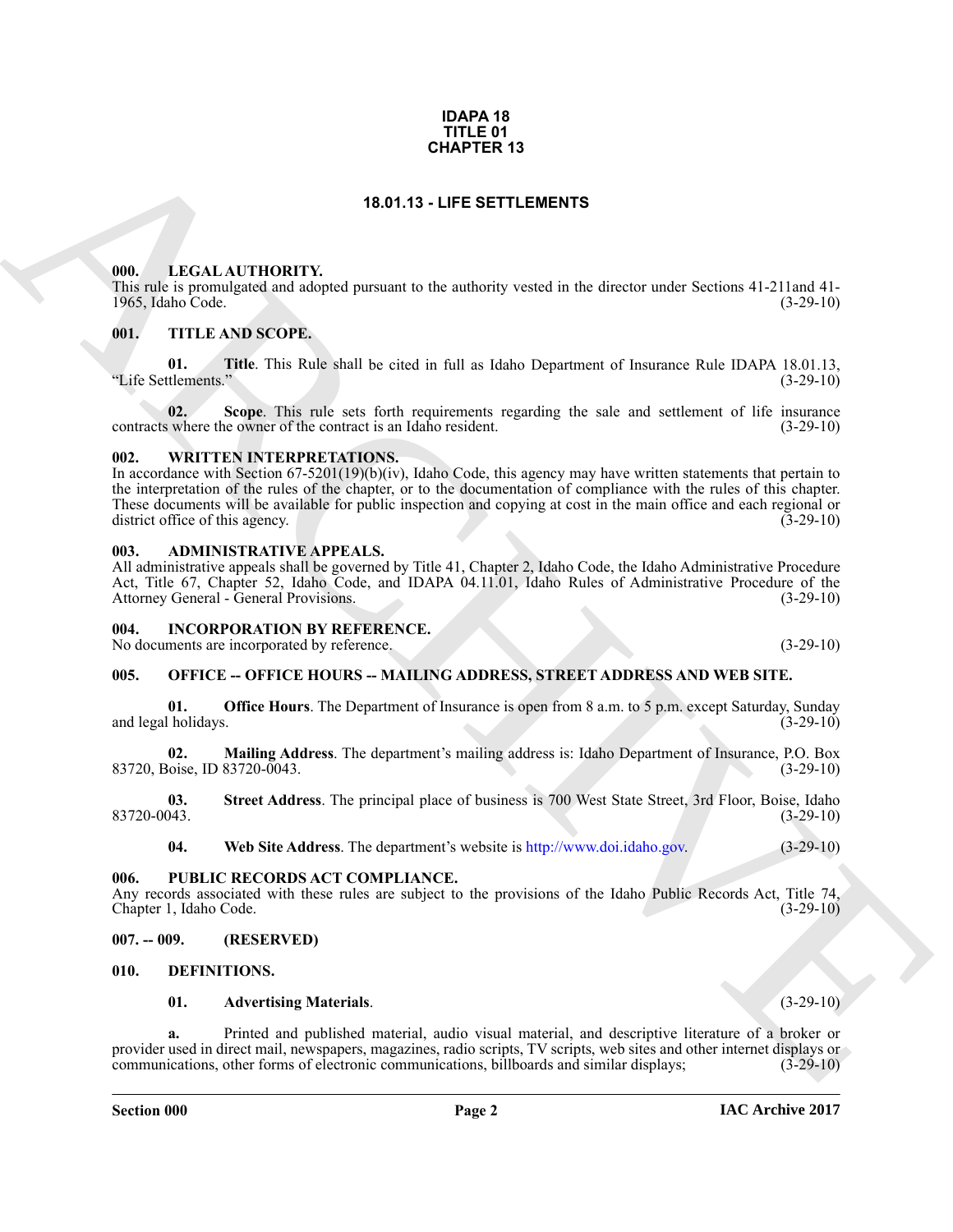| <b>IDAHO ADMINISTRATIVE CODE</b> | <b>IDAPA 18.01.13</b>   |
|----------------------------------|-------------------------|
| <b>Department of Insurance</b>   | <b>Life Settlements</b> |

**b.** Descriptive literature and sales aids of all kinds issued by a provider or broker for presentation to members of the insurance buying public, including but not limited to circulars, leaflets, booklets, depictions, illustrations, and form letters: and (3-29-10) illustrations, and form letters; and

<span id="page-2-2"></span>**c.** Prepared sales talks, presentations and material for use by providers and brokers. (3-29-10)

**02. Affiliation**. For purposes of this rule and the Life Settlements Act, an affiliation shall include any contractual relationship outside of the proposed life settlement contract, any ownership interest or relation, any familial relation, an employment relation, any relationship creating financial dependency, any arrangement that provides one party the ability to control or influence the actions of another party, or any other arrangement or relationship that might reasonably result in parties treating one another in a less than arm's length manner. (3-29-10)

<span id="page-2-4"></span><span id="page-2-3"></span>**03. Broker**. A life settlement broker as defined at section 41-1951(6), Idaho Code. (3-29-10)

**04. Operating as a Broker**. A person is operating as a broker if the person, for a fee, commission or other valuable consideration, offers or attempts to negotiate a life settlement contract between an owner who is a resident of Idaho and one or more providers. A person working on behalf of a broker by offering or attempting to negotiate a life settlement contract for a fee, commission or other valuable consideration is operating as a broker<br>regardless of whether the person has a direct contractual relationship with the owner. (3-29-10) regardless of whether the person has a direct contractual relationship with the owner.

**05. Operating as a Provider**. A person is operating as a provider if the person offers to enter into or attempts to effectuate a life settlement contract with an owner who is a resident of Idaho. A person attempting to effectuate a life settlement contract on behalf of a provider is also operating as a provider regardless of whether the person will be a party to the life settlement contract. (3-29-10)

<span id="page-2-6"></span><span id="page-2-5"></span>**06.** Owner. A life insurance owner or certificate holder as defined at section 41-1951(9), Idaho Code. (3-29-10)

<span id="page-2-10"></span><span id="page-2-9"></span><span id="page-2-7"></span>**07. Provider**. A life settlement provider as defined at section 41-1951(8), Idaho Code. (3-29-10)

### <span id="page-2-0"></span>**011. REGISTRATION REQUIRED TO OPERATE AS LIFE SETTLEMENT PROVIDER OR LIFE SETTLEMENT BROKER.**

**01. Producer License Required**. No person shall operate as a broker or provider unless the person is first licensed with the Department of Insurance as a producer authorized to transact the business of life insurance in  $\lambda$ Idaho.  $(3-29-10)$ 

<span id="page-2-12"></span><span id="page-2-11"></span>**02. Registration Required**. Not later than ten (10) days after first operating as a provider or broker a person shall notify the Director that he is acting as a provider or broker by registering with the Department and paying applicable fees as set forth at IDAPA 18.01.44, "Schedule of Fees, Licenses and Miscellaneous Charges". Registration shall be in writing and shall be in the form and include information as required by the Director along with a certification from the applicant that he has read and familiarized himself with the requirements of Sections 41-<br>1950 through 41-1965, Idaho Code, and these rules. (3-29-10) 1950 through 41-1965, Idaho Code, and these rules.

*Given the Thursday Construction Constraint* **Constraint Constraint Constraint Constraint Constraint Constraint Constraint Constraint Constraint Constraint Constraint Constraint Constraint Constraint Constraint Constraint 03.** Renewal of Registration. Registration as a broker or provider shall continue until the next renewal date of the person's producer license. If the initial registration takes place within ninety (90) calendar days from the producer license expiration date, registration shall continue until the following producer license renewal date. Registration may be renewed by payment of the applicable renewal fee as set forth at IDAPA 18.01.44, "Schedule of Fees, Licenses and Miscellaneous Charges". An insurance producer who allows his registration as a broker or provider to lapse may, within twelve (12) months from the renewal due date, reinstate the registration by paying a penalty in the amount of double the unpaid renewal fee. If a registration is allowed to lapse for more than twelve (12) months without reinstatement, a producer wishing to act a broker or provider shall re-register with the Department and pay the applicable registration fee prior to operating as a broker or provider. (3-29-10) and pay the applicable registration fee prior to operating as a broker or provider.

# <span id="page-2-8"></span><span id="page-2-1"></span>**012. FILING OF FORMS.**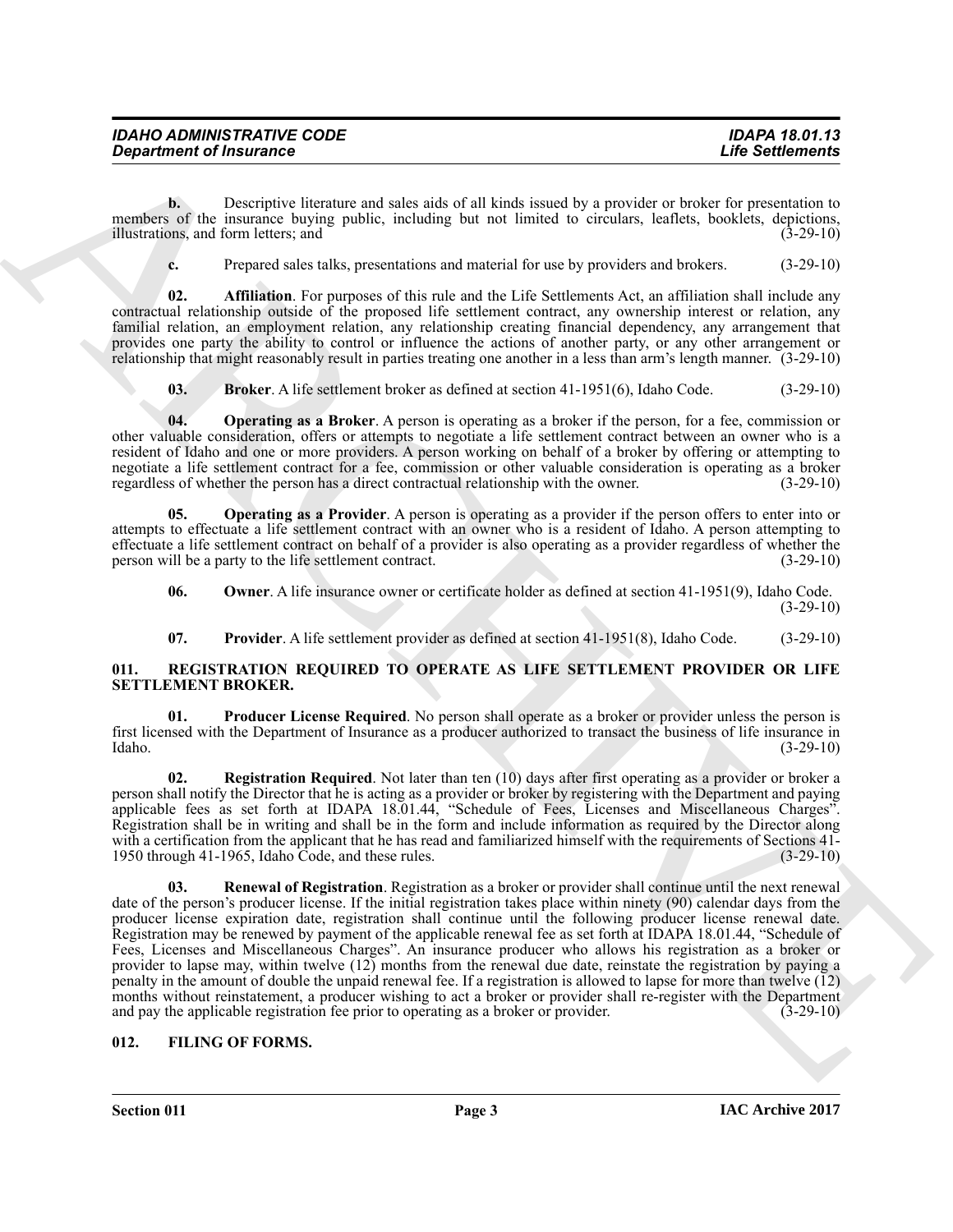| <b>IDAHO ADMINISTRATIVE CODE</b> | <b>IDAPA 18.01.13</b>   |
|----------------------------------|-------------------------|
| <b>Department of Insurance</b>   | <b>Life Settlements</b> |

<span id="page-3-1"></span>**01. Filing of Life Settlement Contracts and Disclosure Forms**. No person shall use a life settlement contract or disclosure form in Idaho unless the form is first filed with the Department along with a certification that the form meets the requirements of Sections 41-1950 through 41-1965, Idaho Code. The certification shall be in the form as prescribed by the Director and signed by a person registered as a provider or broker. (3-29-10)

<span id="page-3-0"></span>**02. Filing of Advertising Materials**. No person shall use advertising materials promoting or advertising the availability of life settlements or life settlement services in Idaho unless the materials are first filed with the Department. If the advertising is not in written form, a written script shall be filed. All advertising relating to the business of life settlements shall have a unique identifying form number in the lower left hand corner of the advertising piece and shall comply the following standards: (3-29-10)

**a.** Be truthful and not misleading in fact and implication. All information shall be set out conspicuously and in close conjunction with the statements to which such information relates or under appropriate captions of such prominence that it shall not be minimized, rendered obscure or presented in an ambiguous fashion or intermingled with the context of the advertisement so as to be confusing or misleading. (3-29-10)

**b.** Reference the complete form number of any life settlement contract being advertised and clearly identify the full and complete name of the provider or broker using the promotional material. Advertising materials shall not use a trade name, any insurance group designation, name of the parent company of the provider or broker, name of a particular division of the provider or broker, service mark, slogan, symbol or other device which would have the capacity and tendency to mislead or deceive as to the true identity of the provider or broker without disclosing the name of the actual provider or broker using the advertising material. (3-29-10) disclosing the name of the actual provider or broker using the advertising material.

**c.** No advertisement shall omit information or use words, phrases, statements, references or illustrations if the omission of such information or use of such words, phrases, statements, references or illustrations has the capacity, tendency or effect of misleading or deceiving sellers or prospective sellers as to the nature or extent of any policy benefit payable. The fact that the contract offered is made available to a prospective seller for inspection prior to consummation of the sale or an offer is made to rescind the life settlement contract if the seller is not satisfied, does not remedy misleading statements. (3-29-10) does not remedy misleading statements.

**d.** Advertising materials shall not use words or phrases in a manner which exaggerates any benefits beyond the terms of the life settlement contract and shall fairly and accurately describe the negative features as well as the positive features of the life settlement contract and life settlement program. An advertisement shall not represent or imply that life settlements by the provider are "liberal" or "generous," or use words of similar import, or that benefits of a life settlement are or will be beyond the actual terms of the life settlement cont that benefits of a life settlement are or will be beyond the actual terms of the life settlement contract.

**e.** Advertising materials shall not be designed to encourage or promote the purchase of life insurance for the purpose of transferring ownership to third party investors who lack an insurable interest in the in the life of the insured.  $(3-29-10)$ 

**f.** An advertisement shall not create the impression directly or indirectly that a provider, a broker, its financial condition or status, a life settlement contract or program, or the payment of life settlement benefits is approved, endorsed, or accredited by any division or agency of this state or the United States Government. (3-29-10)

*Department of Francesco Constraints and Distribute Learn We account that the Science Constraints and Distribute Learn We account the Science Constraints and the Constraints and the Constraints and the Constraints and th* **g.** Testimonials used in advertisements must be genuine, represent the current opinion of the author, be applicable to the life settlement contract advertised and be accurately reproduced. A provider or broker using a testimonial makes as its own all of the statements contained therein, and the advertisement, including such statement, is subject to all the provisions of these rules. If the person making a testimonial, an endorsement or an appraisal has a financial interest in the provider or broker, or a related entity as a stockholder, director, officer, employee, or otherwise, such fact shall be disclosed in the advertisement. If a person is compensated for making a testimonial, endorsement or appraisal, such fact shall be disclosed in the advertisement by language substantially as follows: "Paid Endorsement." (3-29-10)

- **h.** The source of any statistics used in an advertisement shall be identified in the advertisement. (3-29-10)
- <span id="page-3-2"></span>**03. Font Size for Printed Materials**. Pertinent text of all printed materials required to be filed with the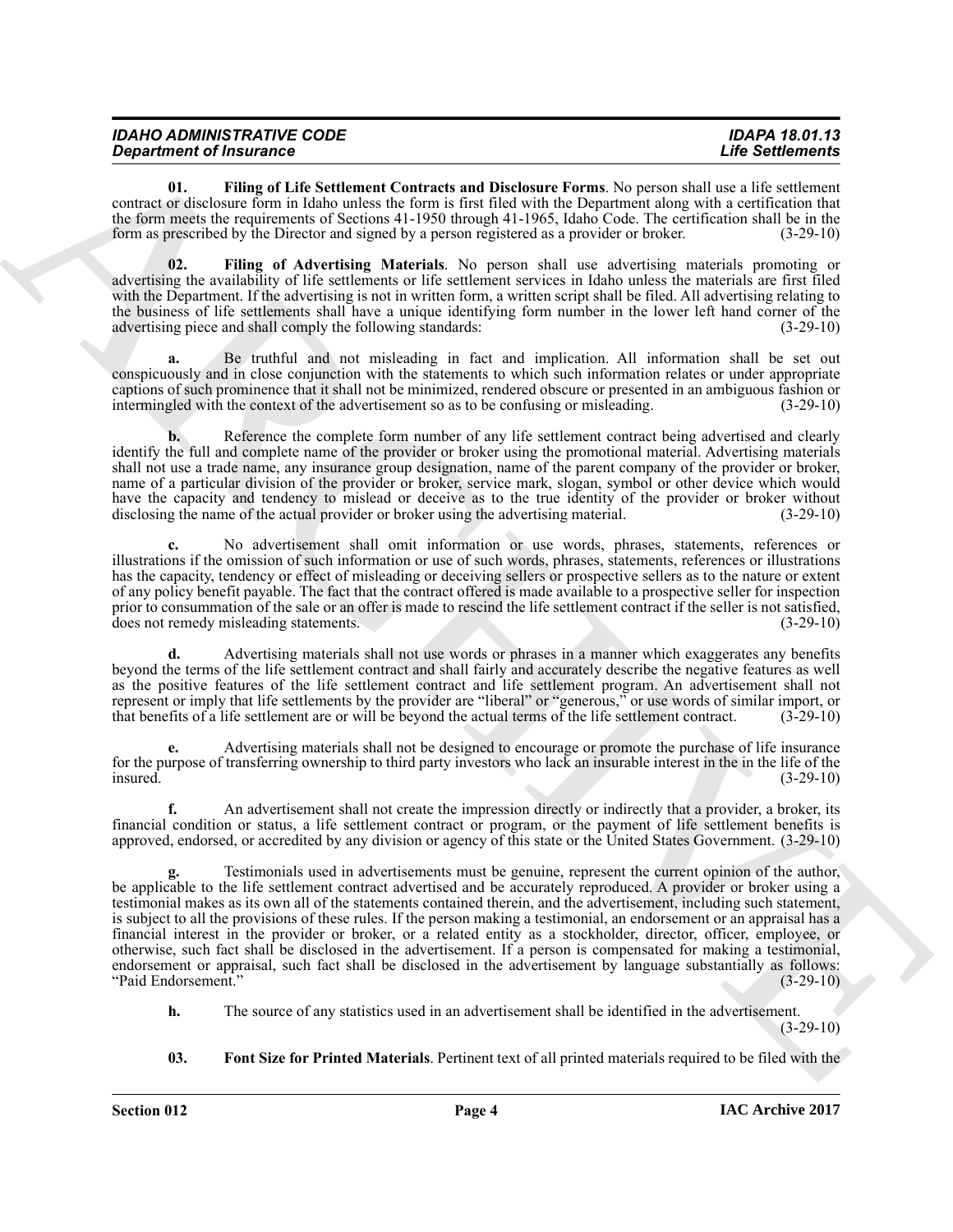| <b>IDAHO ADMINISTRATIVE CODE</b> |  |
|----------------------------------|--|
| <b>Department of Insurance</b>   |  |

director under the Life Settlement Act, including, but not limited to, notices, disclosure forms, contract forms, and advertising material, is required to be formatted using at least a twelve (12) point font. Signature blocks, footnotes or text not relevant to the understanding of the printed material may be printed in a smaller font, but in no case smaller than a ten  $(10)$  point font. (3-29-10)

<span id="page-4-5"></span>**04. Disapproval of Noncompliant Forms**. The Director may disapprove for use in Idaho any form required to be filed pursuant to this Section if, in the opinion of the Director, the form does not comply with any part of Title 41, Idaho Code, or these rules, or the form is unreasonable in its terms, contrary to the interests of the public, misleading to the public, unfair to the owner, or is printed or provided in a manner making any part of the form substantially illegible. (3-29-10) (3-29-10)

# <span id="page-4-3"></span><span id="page-4-0"></span>**013. ANNUAL REPORTING REQUIREMENTS.**

All persons registered with the Director as a provider shall file with the Director, on or before March 1st of each year, an annual statement in the form and containing information as set forth at Appendix A. The forms are available from the Department of Insurance. An annual report is required regardless of whether any life settlement contracts with Idaho owners were executed during the year. (3-29-10)

### <span id="page-4-4"></span><span id="page-4-1"></span>**014. EXAMINATION AND RECORDS.**

Brokers and providers are subject to examination by the Director in accordance with Chapter 2, Title 41, Idaho Code, and shall pay, at the direction of the Director, the actual travel expenses, reasonable living expense allowance, and reasonable compensation incurred on account of the examination upon presentation of a detailed account of the charges and expenses. (3-29-10) charges and expenses.

# <span id="page-4-6"></span><span id="page-4-2"></span>**015. REQUIRED DISCLOSURES TO OWNER.**

<span id="page-4-10"></span><span id="page-4-9"></span>**01. Disclosure to Owner Upon Application**. A broker or provider shall not provide an owner with an application for a life settlement contract unless the owner has also been provided a disclosure form containing all the information required by Idaho Code, 41-1956 and in substantially the same form as set forth at Appendix B. The disclosures shall be provided in a separate document in at least twelve (12) point font. Each page of the disclosure document shall be initialed by the owner indicating that it has been received and read by the owner, and the final page shall be dated and signed by the owner and the broker or provider that delivered the disclosure document to the owner. (3-29-10) owner.  $(3-29-10)$ 

**Statistics of Francesco Constraints on Anti-Apple, and American Statistics (2018). The Statistics of Anti-Apple Statistics in the Statistics of Anti-Apple Statistics in the Statistics of Anti-Apple Statistics in the Stat 02. Disclosures to Owner by Provider Upon Settlement**. Prior to the time an owner signs a life settlement contract, the provider shall provide the owner a disclosure form containing all the information required by Idaho Code 41-1957 and in substantially the same form as set forth at Appendix C. The disclosures may be made by a separate document or included as a part of the life settlement contract. If the disclosures are included in the life settlement contract, they shall be conspicuously displayed in the contract by segregating the disclosures from the rest of the contract on a separate page or as a separate section using at least twelve  $(12)$  point font and with a heading in bold font stating: "Important Disclosures Required by Law." Each disclosure page of the life settlement contract shall be initialed by the owner indicating that the owner has read the page. If the disclosures are provided in a separate document, each page of the document must be initialed by the owner and the final page shall be dated and signed by the owner and the provider. (3-29-10) the owner and the provider.

<span id="page-4-8"></span>**03. Disclosure to Owner by Broker Upon Settlement**. Prior to the time an owner signs a life settlement contract, the broker shall provide the owner a disclosure form containing all the information required by Idaho Code 41-1958 and in substantially the same form as set forth at Appendix D. The disclosures may be made by a separate document or included as a part of the life settlement contract. If the disclosures are included in the life settlement contract, they shall be conspicuously displayed in the contract by segregating the disclosures from the rest of the contract on a separate page or as a separate section using at least twelve (12) point font, and a heading in bold font stating: "Important Disclosures Required by Law." Each disclosure page of the life settlement contract shall be initialed by the owner indicating that the owner has read the page. If the disclosures are provided in a separate document, each page of the document must be initialed by the owner and the final page shall be dated and signed by the owner and the broker. (3-29-10) (3-29-10)

<span id="page-4-7"></span>**04. Affiliations to be Disclosed**. As a part of the disclosures required under this Section, a provider shall disclose in writing to the owner any affiliation between the provider and the issuer of the insurance policy to be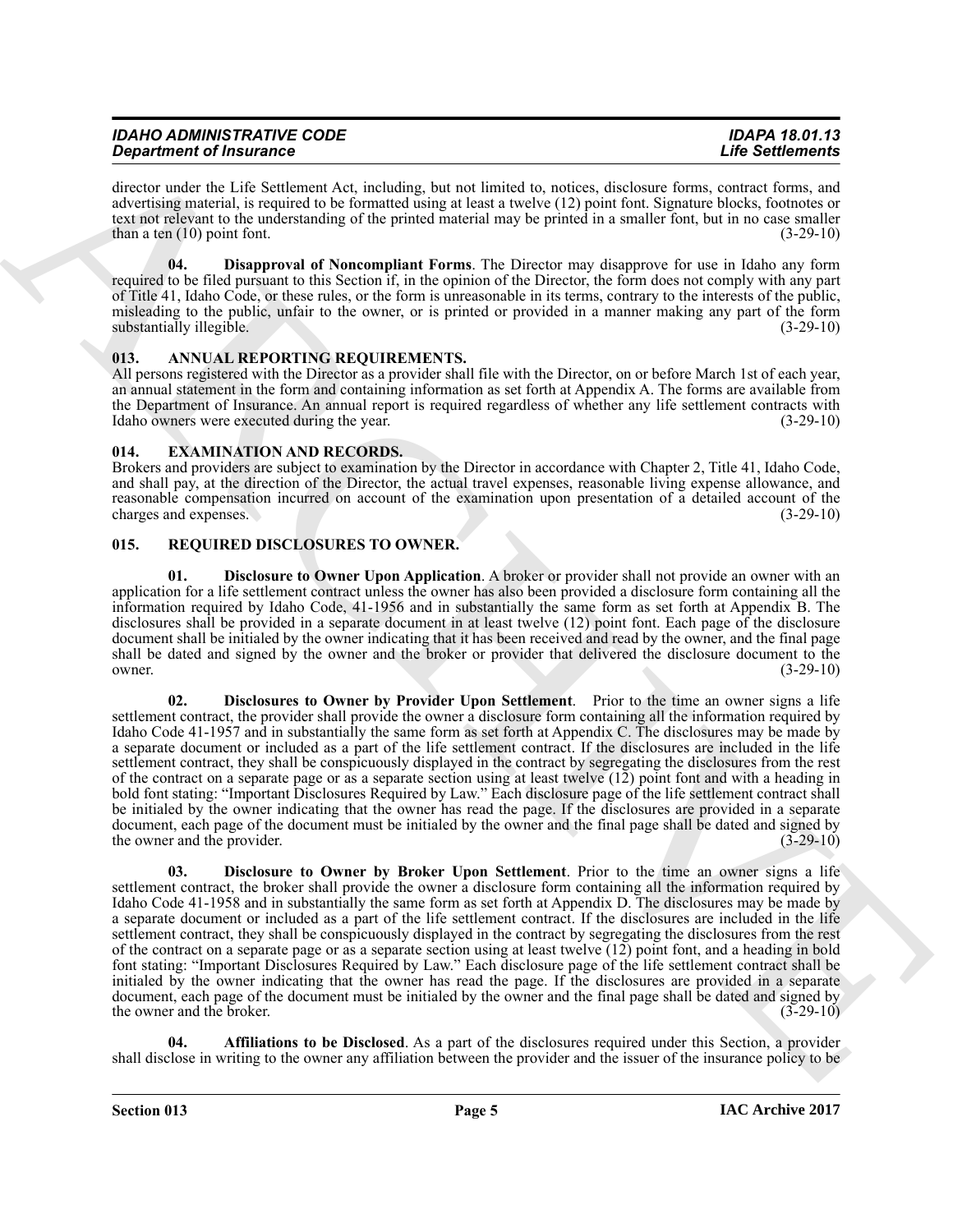*IDAHO ADMINISTRATIVE CODE IDAPA 18.01.13 Department of Insurance* 

settled, and a broker shall disclose in writing any affiliation or contractual arrangement between the broker and any<br>person making an offer in connection with a proposed life settlement contract. (3-29-10) person making an offer in connection with a proposed life settlement contract.

# <span id="page-5-0"></span>**016. ADDITIONAL REQUIREMENTS.**

#### <span id="page-5-4"></span><span id="page-5-1"></span>**01. Owner's Statement**. (3-29-10)

**a.** Prior to entering into a life settlement contract, the provider shall obtain from each owner a written statement in substantially the following form: "I, [owners name], have freely and voluntarily consented to the life settlement contract that accompanies this statement. I have carefully read my insurance policy that is the subject of the life settlement contract and I understand the benefits that are available under the policy. I further understand that by entering into the life settlement contract, the right to benefits under the insurance policy will be sold to another party and I, my heirs or former beneficiaries will no longer have any right to receive those policy benefits."

(3-29-10)

**b.** If the owner has a terminal or chronic illness, the following wording shall also be included in the owner's statement: "I am currently suffering from a terminal or chronic illness that was not diagnosed until after the policy that is the subject of the life settlement contract was issued." (3-29-10) policy that is the subject of the life settlement contract was issued."

<span id="page-5-3"></span>**c.** The statement of the owner must also be acknowledged by a notary public.  $(3-29-10)$ 

# **02. Owner's Right to Rescind Life Settlement Contract**. (3-29-10)

**a.** The life settlement contract shall conspicuously inform the owner in bold type of at least twelve (12) point font that the owner has an absolute right to rescind a life settlement contract within twenty (20) calendar days of the date the contract is executed and shall set forth the manner in which notice is to be give days of the date the contract is executed and shall set forth the manner in which notice is to be given.

Graduation of Finderson in equivalent particles in equivalent in the Solution of The Solution of The Solution of The Solution of The Solution of The Solution of The Solution of The Solution of The Solution of The Solution **b.** Upon being informed of the owner's intention or desire to rescind a life settlement contract, the provider shall immediately provide the owner with a full accounting of the amount that must be repaid by the owner in order to rescind the policy. The amount due shall include only amounts actually paid to and received by the owner pursuant to the terms of the life settlement contract along with any premiums, loans and loan interest paid by or on behalf of the provider in connection with or as a direct consequence of the life settlement contract. An owner shall not be required to pay any financial penalties, liquidated damages or other punitive fees or charges in connection with rescission of a life settlement contract. (3-29-10)

**c.** Until the owner receives from the provider an accounting of the full and correct repayment amount needed to rescind the life settlement contract, a tender of payment by the owner of amounts actually received and reasonably believed to be due upon rescission shall be deemed substantial compliance with the requirement of notice and repayment of proceeds within the twenty (20) day rescission period. (3-29-10)

#### <span id="page-5-2"></span>**03. Life Settlements Occurring Within Two Years of Policy Origination**. (3-29-10)

**a.** No broker or provider shall solicit, arrange for or enter into a life settlement contract within two (2) years of the date of issuance of the life insurance policy or certificate being settled unless one (1) or more of the conditions identified in Section 41-1961, Idaho Code, applies. If one (1) or more of the conditions is present, the provider shall obtain from the owner a written statement sworn before a notary public setting forth in detail the circumstances permitting the early settlement of the contract. The sworn statement shall also include the following or substantially similar wording: "I hereby affirm that there was no plan or arrangement in place or under discussion, or any promises made, regarding the settlement of this life insurance policy at the time the policy was purchased."

 $(3-29-10)$ 

**b.** In addition to the sworn statement, the provider shall obtain and retain as a part of its records independent documentation of the circumstances permitting early settlement of the life insurance policy along with all documentation relating to any premium financing arrangements made in connection with the policy being settled.  $(3-29-10)$ 

**c.** The sworn statement and copies of all supporting documentation shall be provided to the insurer at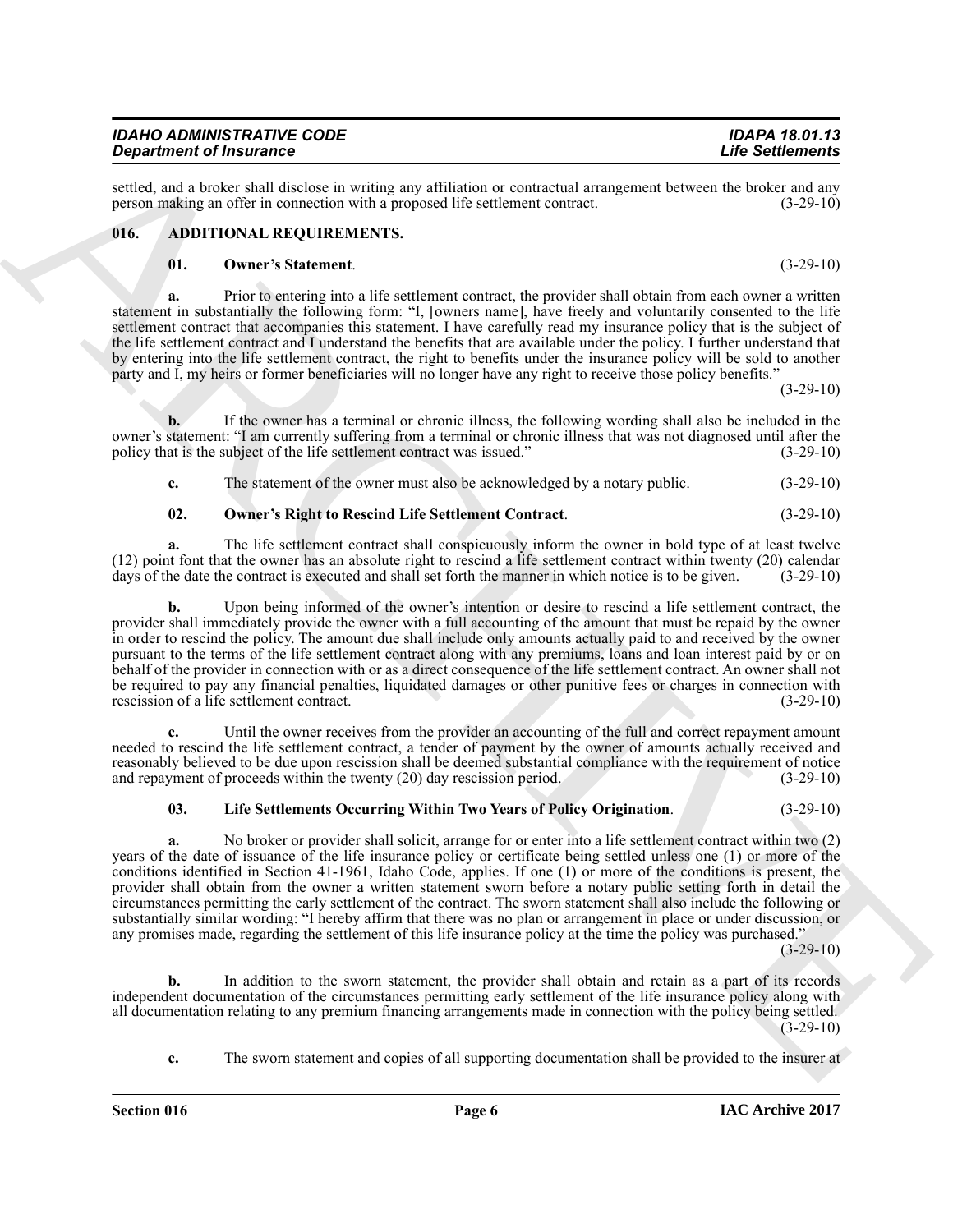# <span id="page-6-0"></span>*IDAHO ADMINISTRATIVE CODE IDAPA 18.01.13 Department of Insurance*

#### **Appendix A-1**

|                   | <b>Department of Insurance</b>                                                                                                                                                                                                                                                                                                                                                                                                                                                                                                                                                            |                |                     |             |                     | <b>Life Settlements</b> |
|-------------------|-------------------------------------------------------------------------------------------------------------------------------------------------------------------------------------------------------------------------------------------------------------------------------------------------------------------------------------------------------------------------------------------------------------------------------------------------------------------------------------------------------------------------------------------------------------------------------------------|----------------|---------------------|-------------|---------------------|-------------------------|
|                   | the time a request for verification of coverage is submitted to the insurer. A request for verification of coverage<br>relating to a policy or certificate that has been in effect for two (2) years or less will be considered incomplete if it is<br>not accompanied by the owner's sworn statement and supporting documentation. An insurer that determines a request<br>for verification of coverage is incomplete shall, without undue delay, inform the broker or provider in writing that the<br>verification is incomplete and identify all items needed to complete the request. |                |                     |             |                     | $(3-29-10)$             |
|                   | (RESERVED)<br>$017. - 999.$                                                                                                                                                                                                                                                                                                                                                                                                                                                                                                                                                               |                |                     |             |                     |                         |
|                   |                                                                                                                                                                                                                                                                                                                                                                                                                                                                                                                                                                                           |                | <b>Appendix A-1</b> |             |                     |                         |
|                   | Life Settlement Provider Report - Idaho Transactions Only                                                                                                                                                                                                                                                                                                                                                                                                                                                                                                                                 |                |                     |             |                     |                         |
|                   | Report year:                                                                                                                                                                                                                                                                                                                                                                                                                                                                                                                                                                              |                |                     |             |                     |                         |
|                   | Life Settlement provider's name:                                                                                                                                                                                                                                                                                                                                                                                                                                                                                                                                                          |                |                     |             |                     |                         |
|                   | Name, address and telephone number of contact person for this report:                                                                                                                                                                                                                                                                                                                                                                                                                                                                                                                     |                |                     |             |                     |                         |
|                   | <b>Email address:</b>                                                                                                                                                                                                                                                                                                                                                                                                                                                                                                                                                                     |                |                     |             |                     |                         |
|                   | Applications (#'s):                                                                                                                                                                                                                                                                                                                                                                                                                                                                                                                                                                       | <b>Settled</b> |                     | Rejected    |                     |                         |
|                   |                                                                                                                                                                                                                                                                                                                                                                                                                                                                                                                                                                                           | Pending        |                     |             | Total applications: |                         |
|                   | <b>SEE INSTRUCTIONS</b>                                                                                                                                                                                                                                                                                                                                                                                                                                                                                                                                                                   | Contract #1    | Contract #2         | Contract #3 | Contract #4         | Contract #5             |
| 1                 | Life settlement provider<br>settlement number                                                                                                                                                                                                                                                                                                                                                                                                                                                                                                                                             |                |                     |             |                     |                         |
| $\overline{c}$    | Life settlement contract<br>purchased date                                                                                                                                                                                                                                                                                                                                                                                                                                                                                                                                                |                |                     |             |                     |                         |
| 3                 | Date policy initially purchased by<br>owner                                                                                                                                                                                                                                                                                                                                                                                                                                                                                                                                               |                |                     |             |                     |                         |
| 4                 | Was policy premium financed<br>prior to purchase? Y or N?                                                                                                                                                                                                                                                                                                                                                                                                                                                                                                                                 |                |                     |             |                     |                         |
| 5                 | List the ownership type of the<br>policy                                                                                                                                                                                                                                                                                                                                                                                                                                                                                                                                                  |                |                     |             |                     |                         |
| 6                 | Owner's or insured's reason for<br>selling if less than 2 years                                                                                                                                                                                                                                                                                                                                                                                                                                                                                                                           |                |                     |             |                     |                         |
| 7                 | Age of insured at time of contract                                                                                                                                                                                                                                                                                                                                                                                                                                                                                                                                                        |                |                     |             |                     |                         |
|                   | Each life expectancy (in months)<br>at time of contract                                                                                                                                                                                                                                                                                                                                                                                                                                                                                                                                   |                |                     |             |                     |                         |
| 9                 | Insurance company name and<br>NAIC number                                                                                                                                                                                                                                                                                                                                                                                                                                                                                                                                                 |                |                     |             |                     |                         |
| 10                | Total net death benefit (\$)                                                                                                                                                                                                                                                                                                                                                                                                                                                                                                                                                              |                |                     |             |                     |                         |
| 11                | Net amount paid to the seller of<br>the policy<br>$(\$)$                                                                                                                                                                                                                                                                                                                                                                                                                                                                                                                                  |                |                     |             |                     |                         |
| $12 \overline{ }$ | Policy type: individual or group                                                                                                                                                                                                                                                                                                                                                                                                                                                                                                                                                          |                |                     |             |                     |                         |
| 13                | Type of funding for transaction F,<br>P, I, T or RPT<br>(see instructions)                                                                                                                                                                                                                                                                                                                                                                                                                                                                                                                |                |                     |             |                     |                         |
| 14                | What is the product type?                                                                                                                                                                                                                                                                                                                                                                                                                                                                                                                                                                 |                |                     |             |                     |                         |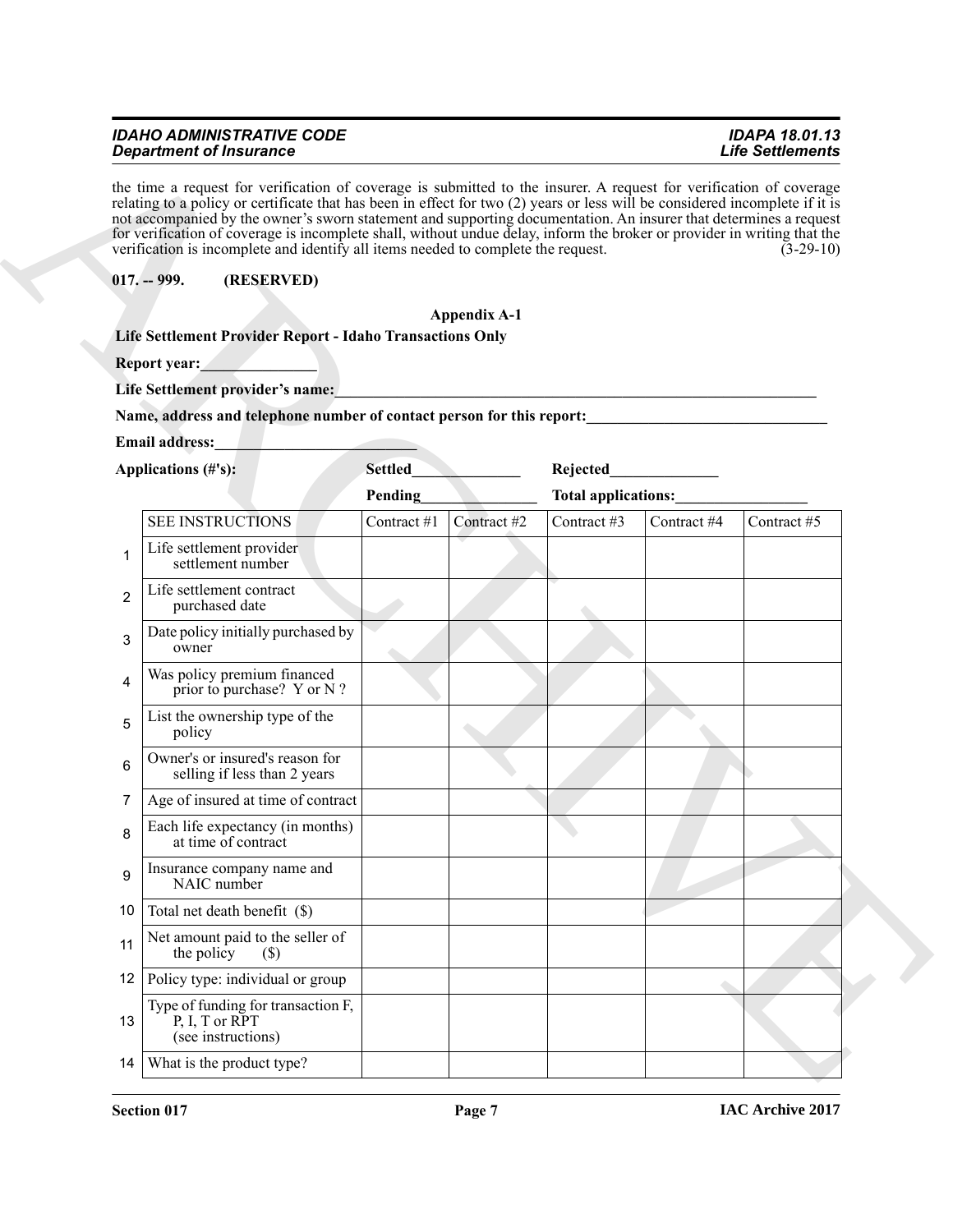|    | <b>Department of Insurance</b>                                                                                                                                                                                                      |                     |                           |    | <b>Life Settlements</b> |
|----|-------------------------------------------------------------------------------------------------------------------------------------------------------------------------------------------------------------------------------------|---------------------|---------------------------|----|-------------------------|
| 15 | Date proceeds transferred to<br>escrow/trust account                                                                                                                                                                                |                     |                           |    |                         |
| 16 | List escrow agent or trust<br>institution along with<br>account number                                                                                                                                                              |                     |                           |    |                         |
| 17 | Purchase source of policy: B, D,<br>SM, P or O (see instructions)                                                                                                                                                                   |                     |                           |    |                         |
| 18 | Name of the source of the<br>transaction                                                                                                                                                                                            |                     |                           |    |                         |
| 19 | Commission amount paid to<br>source<br>$\mathcal{S}(S)$                                                                                                                                                                             |                     |                           |    |                         |
| 20 | Date disclosures per Sections 41-<br>1956 & 41-1957, Idaho Code<br>made to owner                                                                                                                                                    |                     |                           |    |                         |
| 21 | Date ownership transferred by<br>provider and name of new<br>owner                                                                                                                                                                  |                     |                           |    |                         |
| 22 | Total premiums paid in report<br>year to maintain policy                                                                                                                                                                            |                     |                           |    |                         |
| 23 | Date of authorization for release<br>of medical information                                                                                                                                                                         |                     |                           |    |                         |
|    | the reporting entity, first being duly sworn, state and affirm that I am the described officer, manager or<br>employee of the reporting entity and that the information contained in this report is complete, true and<br>accurate. | , the undersigned   |                           |    | οf                      |
|    | By (printed name)                                                                                                                                                                                                                   | Signature           |                           |    |                         |
|    | (title)                                                                                                                                                                                                                             |                     |                           |    |                         |
|    | State of                                                                                                                                                                                                                            | County of           |                           |    |                         |
|    | Subscribed and sworn to (or affirmed) before me this                                                                                                                                                                                |                     | day of                    | 20 |                         |
|    | Notary Public                                                                                                                                                                                                                       |                     | My commission expires on: |    |                         |
|    |                                                                                                                                                                                                                                     | <b>Appendix A-2</b> |                           |    |                         |
|    | Life Settlement Provider Report Idaho Insureds Only Instructions                                                                                                                                                                    |                     |                           |    |                         |
|    | NOTE: This form must be accompanied by the Life Settlement Provider Certification Form. See Chapter 19 on<br>Idaho Department of Insurance website at http://www.doi.idaho.gov.<br>ATTACH A SEPARATE SHEET IF NECESSARY             |                     |                           |    |                         |
|    | <b>Question 1.</b> List the settlement number, case number or unique identifying number used to identify this specific<br>life settlement transaction.                                                                              |                     |                           |    |                         |
|    | Question 2. List the date the life settlement contract was purchased by the provider during the current calendar                                                                                                                    |                     |                           |    |                         |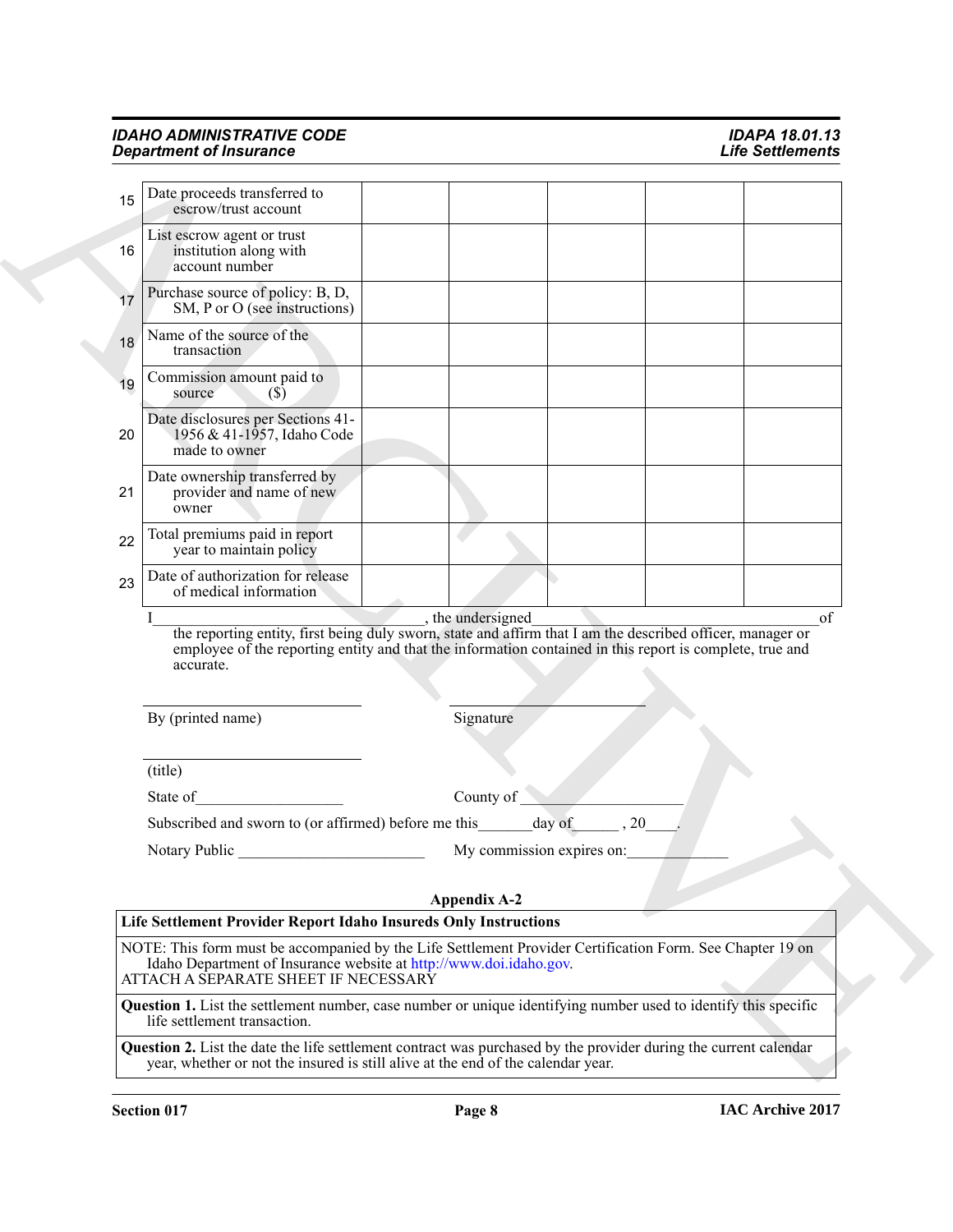**Question 3.** List the date the owner of the policy originally initiated coverage.

**Question 4.** Was the policy being purchased previously financed? Yes or No.

**Question 5.** List the ownership type of the policy, such as trust, corporate or individually owned.

**Operation of Fraumence**<br>
Question 3. Lattice due over on the policy equently mained enverope.<br> **Question 3.** Lattice due over on the state over particles of the control of the control of the state of the state of the con **Question 6.** If the difference between the date shown in question 3 and the date shown in question 2 is less than 2 years, provide the reason the contract was sold. In accordance with Section 41-1961, Idaho Code, use "a" if exercise of conversion rights, "bi" if terminally/chronically ill, "bii" if owner's spouse dies, "biii" if owner divorces spouse, "biv" if owner retires, "bv" if owner becomes disabled and cannot work fulltime, "bvi" if owner decreed bankrupt or insolvent, or "O" for other and provide an explanation.

**Question 7.** List the age (in years) of the person insured by the policy being sold at the time of the life settlement contract.

**Question 8.** List the life expectancy (LE) in months of the person insured at the time of the life settlement contract. If more than one LE was ordered, provide individual information on each LE.

**Question 9.** List the name of the insurance company along with its NAIC company code number.

**Question 10.** List the net amount (in dollars) for the policy being sold.

**Question 11.** List the net amount (in dollars) paid to the seller of the policy.

**Question 12.** Identify whether the policy was an individual policy (I) or a group policy (G).

**Question 13.** List the type of funding for the transaction: "F" for a licensed financial institution (policies collateralized), "P" for private (purchaser) funding, "I" for internal funding, "T" for trust, and "RPT" for related provider trust.

**Question 14.** What is the product type? Term, UL, SUL, VUL, SVUL, WL, SWL, etc.

**Question 15.** List the date the proceeds of the agreement are paid or transferred to an escrow or trust account

**Question 16.** List the name of the escrow agent and the account number, or provide the trust institution and account number.

**Question 17.** Indicate the purchase source of the policy. Use "B" for life settlement broker, **"**D**"** for direct from the insured or owner, "I" for insurance agent/producer, "SM" for a secondary market or life settlement provider, "P" for private (purchaser) funding or " $O^{\prime\prime}$  for other and provide an explanation.

**Question 18.** List the name of the source of the life settlement transaction. If it is a broker, producer or other licensee, name that person; if it is direct, from a relative, from the corporation of the insured or any other entity that could possibly reveal the insured, designate by writing "Direct," "Relative," "Corporation" or other nondesignating word.

**Question 19.** List the amount of commissions (in dollars) paid to the source involved in the transaction whether that is a life settlement broker, an insurance producer or other licensed entity authorized to be a life settlement source.

**Question 20.** List the date the disclosures required by Idaho Code §§41-1956 and 1957 were made to the owner/ seller of the policy. This includes but is not limited to alternatives to life settlement contracts, tax consequences and rights of owners.

**Question 21.** If the provider transferred ownership of life settlement contract, list the date the transfer occurred and provide the name of the new owner. If not applicable show "N/A".

**Question 22.** List the total amount of premiums (in dollars) paid to the insurer to maintain the policy during the report period.

**Question 23.** Date the authorization for release of medical information was signed by the insured.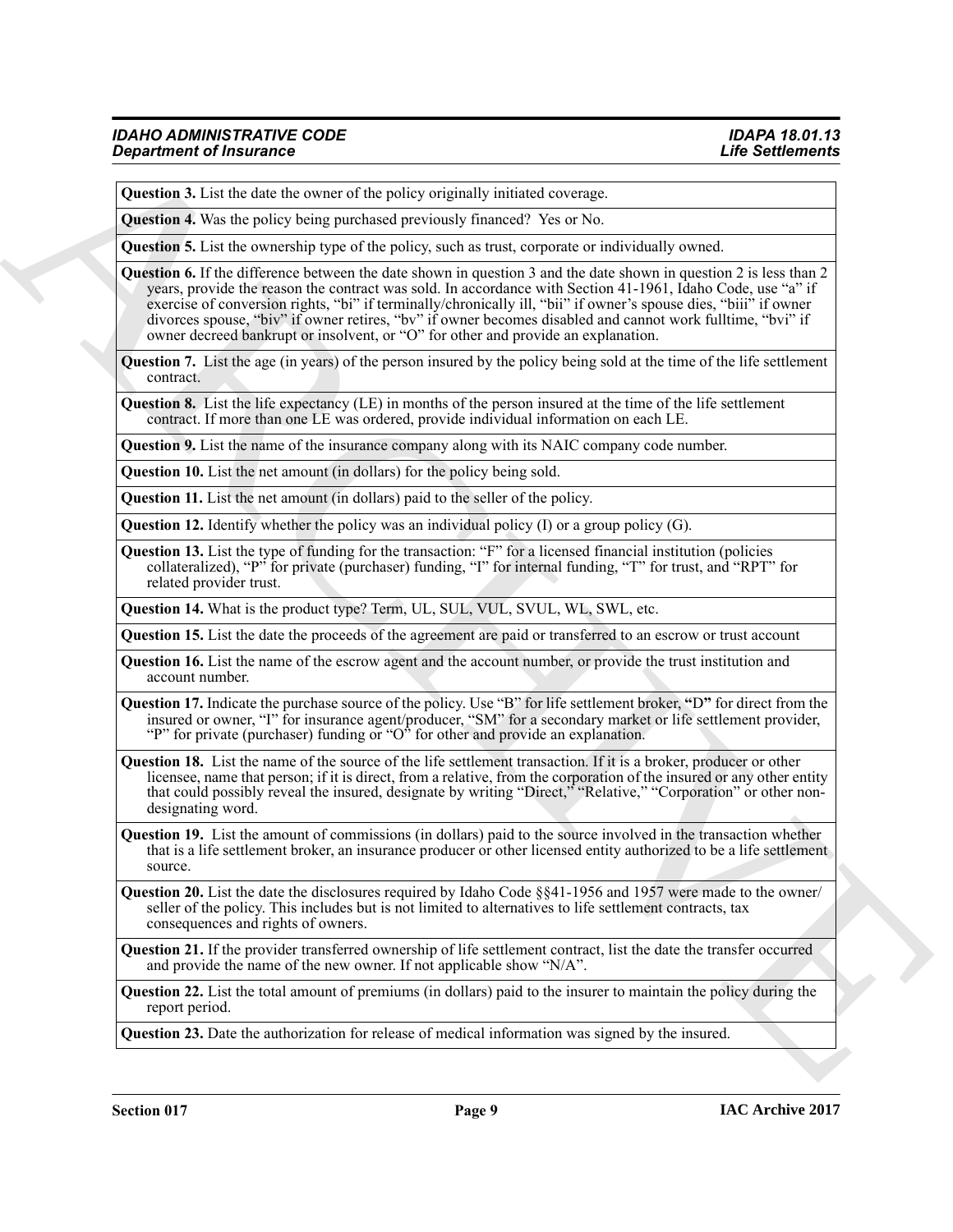|                | Life Settlement Provider Report- Idaho Transactions Only<br><b>SUPPLEMENTAL REPORT</b>                                                                                                                                                                 | <b>Appendix A-3</b> |             |                                      |             |             |  |  |
|----------------|--------------------------------------------------------------------------------------------------------------------------------------------------------------------------------------------------------------------------------------------------------|---------------------|-------------|--------------------------------------|-------------|-------------|--|--|
|                | Complete this section ONLY if death benefit proceeds were paid                                                                                                                                                                                         |                     |             |                                      |             |             |  |  |
| Report year:   |                                                                                                                                                                                                                                                        |                     |             |                                      |             |             |  |  |
|                | Life Settlement provider's name:                                                                                                                                                                                                                       |                     |             |                                      |             |             |  |  |
|                | Name, address and telephone number of contact person for this report:                                                                                                                                                                                  |                     |             |                                      |             |             |  |  |
|                | Email address:                                                                                                                                                                                                                                         |                     |             |                                      |             |             |  |  |
|                | <b>SEE INSTRUCTIONS</b>                                                                                                                                                                                                                                | Contract #1         | Contract #2 | Contract #3                          | Contract #4 | Contract #5 |  |  |
| 1              | Life settlement provider settlement<br>number                                                                                                                                                                                                          |                     |             |                                      |             |             |  |  |
| $\overline{2}$ | Life settlement contract purchased<br>date                                                                                                                                                                                                             |                     |             |                                      |             |             |  |  |
| 3 <sup>1</sup> | Age of insured at time of contract                                                                                                                                                                                                                     |                     |             |                                      |             |             |  |  |
| $\overline{4}$ | Life expectancy at time of contract                                                                                                                                                                                                                    |                     |             |                                      |             |             |  |  |
| 5              | Net amount paid to owner/ seller (\$)                                                                                                                                                                                                                  |                     |             |                                      |             |             |  |  |
| 6              | Insured's date of death                                                                                                                                                                                                                                |                     |             |                                      |             |             |  |  |
| $\overline{7}$ | Number of months between contract<br>date and date of death.                                                                                                                                                                                           |                     |             |                                      |             |             |  |  |
| 8              | Number of months between life<br>expectancy at time of contract and<br>date of death $(+/-)$                                                                                                                                                           |                     |             |                                      |             |             |  |  |
| 9              | Death benefit collected                                                                                                                                                                                                                                |                     |             |                                      |             |             |  |  |
| 10             | Total premiums paid to maintain<br>policy $(\$)$                                                                                                                                                                                                       |                     |             |                                      |             |             |  |  |
|                | the undersigned of the reporting entity, first<br>being duly sworn, state and affirm that I am the described officer, manager or employee of the reporting entity<br>and that the information contained in this report is complete, true and accurate. |                     |             |                                      |             |             |  |  |
|                | Signature                                                                                                                                                                                                                                              |                     |             | By (printed name)                    |             |             |  |  |
|                | (title)                                                                                                                                                                                                                                                |                     |             |                                      |             |             |  |  |
|                | State of                                                                                                                                                                                                                                               |                     |             | County of                            |             |             |  |  |
|                | Subscribed and sworn to (or affirmed) before me this                                                                                                                                                                                                   |                     |             | day of $\qquad \qquad , 20 \qquad .$ |             |             |  |  |
|                | Notary Public                                                                                                                                                                                                                                          |                     |             | My Commission expires on:            |             |             |  |  |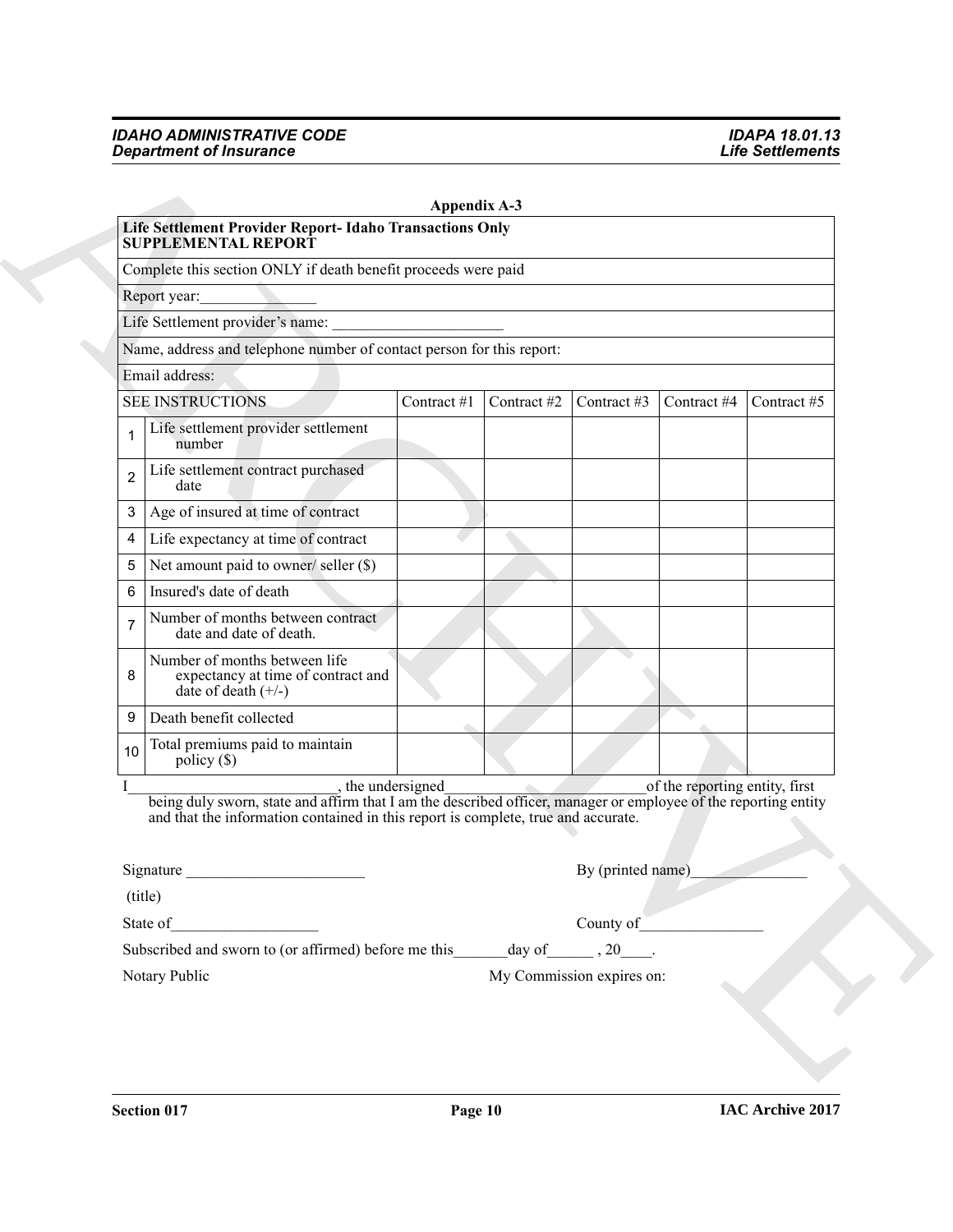#### **Appendix A- 4**

#### **SUPPLEMENTAL REPORT INSTRUCTIONS**

Complete this section ONLY if death benefit proceeds were paid

- **Question S1.** List the settlement number, case number or unique identifying number used to identify this specific life settlement transaction.
- **Question S2.** List the date the life settlement contract was purchased by the provider.
- **Question S3.** List the age (in years) of the person insured by the policy being sold at the time of the life settlement contract.
- **Question S4.** List the life expectancy (in months) of the person insured by the policy being sold at the time of the life settlement contract.
- **Question S5.** List the net amount (in dollars) paid to the policy owner/seller.
- **Question S6.** Date of death of the person insured by the policy.
- **Question S7.** List the difference (in months) between the date shown in question S2 and the date shown in **question S6.**
- *Gives transfer of Insurance* **CAP CONTINGUM CONFIDENTIAL**<br>
SUPPLEMENTAL REPORT ARTISTIC CONFIDENCIAL ARTISTIC CONFIDENCIAL CONFIDENCIAL SUPPLEMENTAL CONFIDENCIAL SUPPLEMENTAL REPORT OF THE VALUE OF THE VALUE OF THE VAL **Question S8.** List the number of months between the life expentancy of the Insured at the time of contract and the insured's date of death. This should be noted as a plus  $(+)$  figure if the insured died after the estimated life expectancy or a minus (-) if the insured died prior to the estimated life expectancy.

**Question S9.** Total amount of death benefit collected.

**Question S10.** List the total amount of premiums (in dollars) paid to the insurer to maintain the policy, from the Life Settlement contract date to the date of death.

# **Appendix B**

#### **DISCLOSURE TO OWNER**

(To be provided no later than at time of application for any life settlement agreement)

(With acknowledgement of life settlement provider or broker)

#### **IMPORTANT – READ THIS DISCLOSURE FORM AND THE ENCLOSED LIFE SETTLEMENT INFORMATION BROCHURE BEFORE SIGNING ANY LIFE SETTLEMENT AGREEMENT**.

You should carefully read all of the following points and seek financial, insurance, tax and other advice where appropriate.

1. Possible alternatives to life settlement contracts include any accelerated death benefits or policy loans offered under your life insurance policy.

A life settlement broker exclusively represents you, the owner, and not the insurer or the life settlement

- 2. provider, and owes a fiduciary duty to the owner, including a duty to act according to the owner's instructions and in the best interest of the owner.
- <sup>3</sup>. Some or all of the proceeds of the life settlement may be taxable under federal and state law, and assistance should be sought from a professional tax advisor.
- 4. Proceeds of the life settlement could be subject to the claims of your creditors.

5. Receipt of the proceeds of a life settlement may adversely affect your eligibility for Medicaid or other government benefits or entitlements, and advice should be obtained from the appropriate government agencies.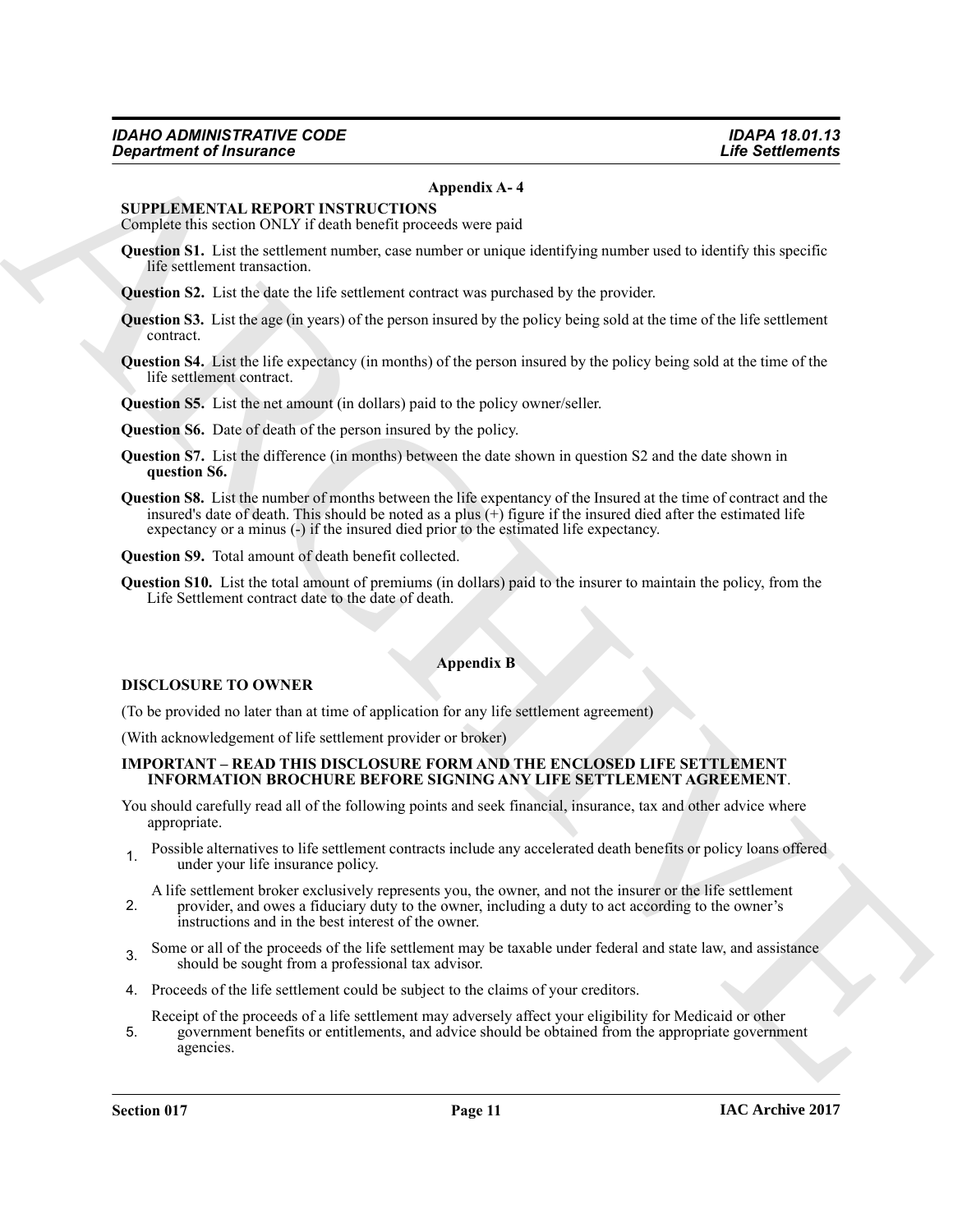|     | <b>Department of Insurance</b>                                                                     | <b>Life Settlements</b>                                                                                                                                                                                                                                                                                                                                                                                                                                                                                                                                                                                                                                                     |
|-----|----------------------------------------------------------------------------------------------------|-----------------------------------------------------------------------------------------------------------------------------------------------------------------------------------------------------------------------------------------------------------------------------------------------------------------------------------------------------------------------------------------------------------------------------------------------------------------------------------------------------------------------------------------------------------------------------------------------------------------------------------------------------------------------------|
| 6.  | loan interest.                                                                                     | You have the right to rescind (cancel) a life settlement contract within twenty (20) days of the date it is signed<br>by all parties. If you want to rescind the contract, you must provide notice to the life settlement provider<br>and repay all proceeds and any premiums, loans and loan interest paid on account of the life settlement<br>contract within the twenty $(20)$ day rescission period. If the insured dies during the twenty $(20)$ day<br>rescission period, the life settlement contract will be deemed to have been rescinded, subject to<br>repayment by the owner or the owner's estate of all life settlement proceeds and any premiums, loans and |
| 7.  | certificate has been transferred and the beneficiary has been designated.                          | Funds will be sent to you within three (3) business days after the life settlement provider has received the<br>insurer or group administrator's written acknowledgment that ownership of the policy or interest in the                                                                                                                                                                                                                                                                                                                                                                                                                                                     |
| 8.  | sought from a financial adviser.                                                                   | Entering into a life settlement contract may cause you to forfeit other rights or benefits including conversion<br>rights and waiver of premium benefits that may exist under the policy or certificate. Assistance should be                                                                                                                                                                                                                                                                                                                                                                                                                                               |
|     |                                                                                                    | Policy Owner's Initials:                                                                                                                                                                                                                                                                                                                                                                                                                                                                                                                                                                                                                                                    |
| 9.  | of life settlements. You should review this brochure carefully.                                    | You will be provided a brochure approved for use by the Department of Insurance that describes the process                                                                                                                                                                                                                                                                                                                                                                                                                                                                                                                                                                  |
| 10. |                                                                                                    | All medical, financial or personal information solicited or obtained by a life settlement provider or life<br>settlement broker about an insured, including the insured's identity or the identity of family members, a<br>spouse or a significant other may be disclosed as necessary to effect the life settlement between the owner<br>and the life settlement provider. If you are asked to provide this information, you will be asked to consent<br>to the disclosure. The information may be provided to someone who buys the policy or provides funds for<br>the purchase. You may be asked to renew your permission to share information every two (2) years.      |
| 11. | Following execution of a life settlement contract, the insured may be contacted for the purpose of | determining the insured's health status and to confirm the insured's residential or business street address<br>and telephone number, or as otherwise provided in sections 41-1950 through 41-1965, Idaho Code. This<br>contact shall be limited to once every three (3) months if the insured has a life expectancy of more than<br>one $(1)$ year, and no more than once per month if the insured has a life expectancy of one $(1)$ year or less.<br>All such contacts shall be made only by a life settlement provider licensed in the state of Idaho.                                                                                                                   |
| 12. | 4250.                                                                                              | If you have any questions, you may call the Idaho Department of Insurance at 800-721-3272 or 208-334-                                                                                                                                                                                                                                                                                                                                                                                                                                                                                                                                                                       |
|     | keep for my records.                                                                               | LIFE INSURANCE POLICY OWNER'S ACKNOWLEDGMENT: I have read and fully understand this<br>disclosure form. I have received copies of this disclosure form and the life settlement information brochure to                                                                                                                                                                                                                                                                                                                                                                                                                                                                      |
|     | LIFE INSURANCE POLICY OWNER                                                                        | LIFE SETTLEMENT PROVIDER OR BROKER                                                                                                                                                                                                                                                                                                                                                                                                                                                                                                                                                                                                                                          |
|     | By:                                                                                                | By:                                                                                                                                                                                                                                                                                                                                                                                                                                                                                                                                                                                                                                                                         |
|     |                                                                                                    |                                                                                                                                                                                                                                                                                                                                                                                                                                                                                                                                                                                                                                                                             |
|     | Printed Name                                                                                       | Printed Name/Title                                                                                                                                                                                                                                                                                                                                                                                                                                                                                                                                                                                                                                                          |
|     |                                                                                                    |                                                                                                                                                                                                                                                                                                                                                                                                                                                                                                                                                                                                                                                                             |
|     | JOINT LIFE INSURANCE POLICY OWNER                                                                  | Date: $\qquad \qquad$                                                                                                                                                                                                                                                                                                                                                                                                                                                                                                                                                                                                                                                       |
|     |                                                                                                    |                                                                                                                                                                                                                                                                                                                                                                                                                                                                                                                                                                                                                                                                             |
|     | By: $\qquad \qquad$<br>Printed Name                                                                |                                                                                                                                                                                                                                                                                                                                                                                                                                                                                                                                                                                                                                                                             |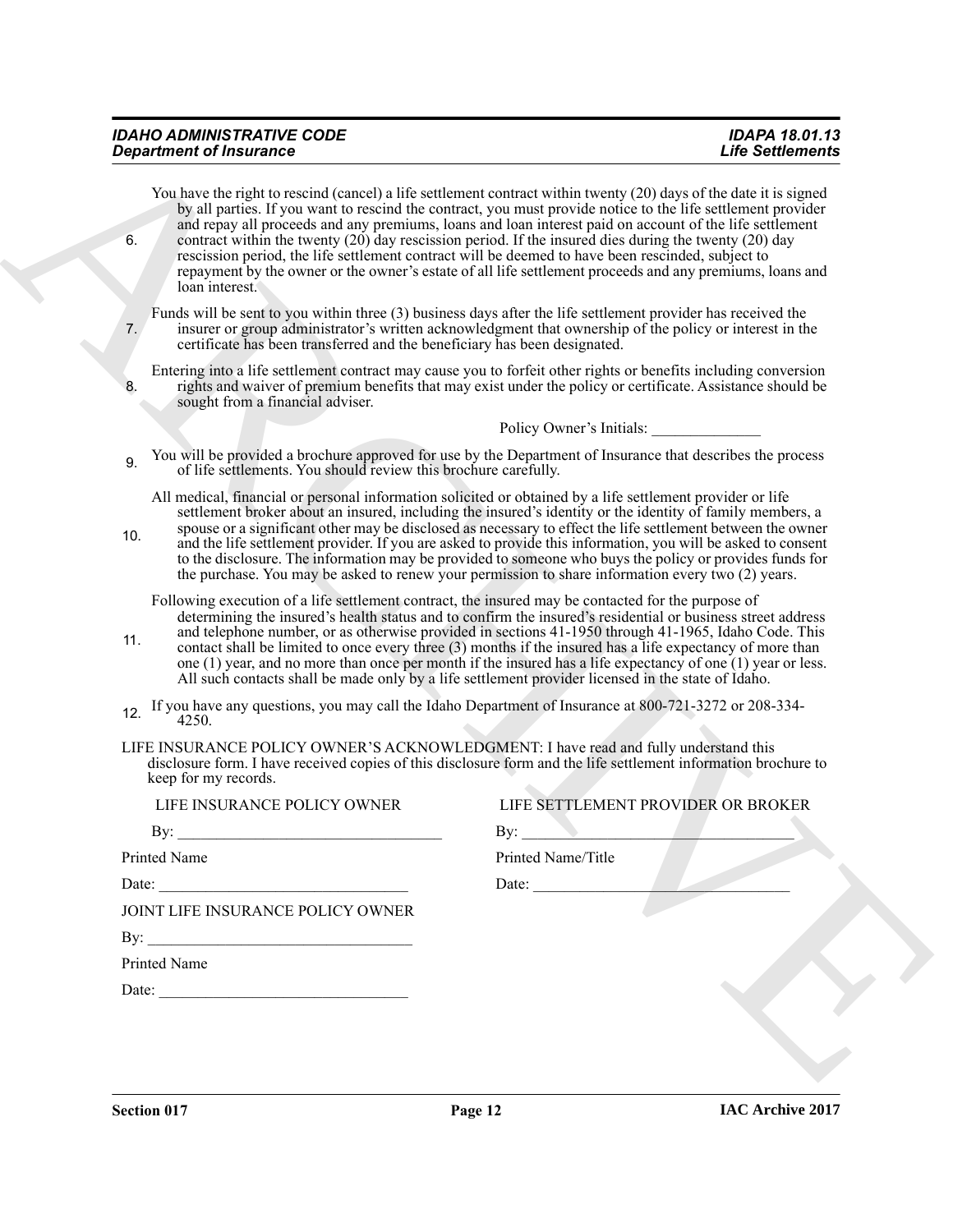#### **Appendix C**

#### **LIFE SETTLEMENT PROVIDER'S DISCLOSURE TO OWNER UPON SETTLEMENT**

#### IMPORTANT – READ THIS DISCLOSURE FORM BEFORE **SIGNING ANY LIFE SETTLEMENT CONTRACT**.

- 1. The person or entity identified on this form is acting as a life settlement provider and does not represent you.
- 2. The affiliation, if any, between the life settlement provider and the issuer of the insurance policy to be settled is:

| VOIIC<br>. . |  |  |  |  |
|--------------|--|--|--|--|
| n a          |  |  |  |  |

- 4. of a life other than the insured under the policy to be settled, the possibility of loss of coverage on the other lives under the policy exists. If this is the case, the insurance producer or the insurer issuing the policy should be consulted for advice on the proposed life settlement.
	- [ ] The insurance policy DOES NOT provide coverage to any person other than the insured.

|    |                                                                                                                       | Appendix C                                                                                                                                                                                                                                                                                                                                     |
|----|-----------------------------------------------------------------------------------------------------------------------|------------------------------------------------------------------------------------------------------------------------------------------------------------------------------------------------------------------------------------------------------------------------------------------------------------------------------------------------|
|    |                                                                                                                       | LIFE SETTLEMENT PROVIDER'S DISCLOSURE TO OWNER UPON SETTLEMENT                                                                                                                                                                                                                                                                                 |
|    | IMPORTANT - READ THIS DISCLOSURE FORM BEFORE<br>SIGNING ANY LIFE SETTLEMENT CONTRACT.                                 |                                                                                                                                                                                                                                                                                                                                                |
|    | other advice where appropriate.                                                                                       | The life settlement provider must provide you with at least the following disclosures prior to signing of the life<br>settlement contract. You should carefully read all of the following points and seek financial, insurance, tax and                                                                                                        |
| 1. |                                                                                                                       | The person or entity identified on this form is acting as a life settlement provider and does not represent you.                                                                                                                                                                                                                               |
| 2. | $iS$ :                                                                                                                | The affiliation, if any, between the life settlement provider and the issuer of the insurance policy to be settled                                                                                                                                                                                                                             |
|    | [] None                                                                                                               |                                                                                                                                                                                                                                                                                                                                                |
| 3. |                                                                                                                       | The name, business address and telephone number of the life settlement provider are as follows:                                                                                                                                                                                                                                                |
| 4. | policy should be consulted for advice on the proposed life settlement.                                                | If an insurance policy to be settled has been issued as a joint policy or involves family riders or any coverage<br>of a life other than the insured under the policy to be settled, the possibility of loss of coverage on the<br>other lives under the policy exists. If this is the case, the insurance producer or the insurer issuing the |
|    |                                                                                                                       | [] The insurance policy DOES NOT provide coverage to any person other than the insured.                                                                                                                                                                                                                                                        |
|    | [] The insurance policy DOES provide coverage to other persons as follow:                                             |                                                                                                                                                                                                                                                                                                                                                |
|    |                                                                                                                       |                                                                                                                                                                                                                                                                                                                                                |
|    |                                                                                                                       | Policy Owner's Initials:                                                                                                                                                                                                                                                                                                                       |
| 5. |                                                                                                                       | The current death benefit payable under insurance policy or certificate number<br>issued by<br>is: $\sqrt{\$}$                                                                                                                                                                                                                                 |
|    |                                                                                                                       | The availability of additional guaranteed insurance benefits, the dollar amount of any accidental death and<br>dismemberment benefits under the policy or certificate, and the extent to which your interest in these benefits will be transferred as a result of the life settlement contact are:                                             |
|    | [ ] Unknown                                                                                                           |                                                                                                                                                                                                                                                                                                                                                |
|    | <u> 1989 - Johann Barn, mars ann an t-Amhain Aonaich an t-Aonaich an t-Aonaich an t-Aonaich an t-Aonaich an t-Aon</u> |                                                                                                                                                                                                                                                                                                                                                |
| 6. | telephone number):                                                                                                    | You may inspect or receive copies of the relevant escrow, trust agreements or other documents by contacting<br>the independent third party escrow agent. You may contact that agent at (name, business address,                                                                                                                                |
|    |                                                                                                                       |                                                                                                                                                                                                                                                                                                                                                |
|    | form, and I have received a copy of this form to keep for my records.                                                 | INSURANCE POLICY OWNER'S ACKNOWLEDGMENT: I have read and fully understand this Disclosure                                                                                                                                                                                                                                                      |
|    | LIFE INSURANCE POLICY OWNER                                                                                           | JOINT LIFE INSURANCE POLICY OWNER                                                                                                                                                                                                                                                                                                              |
|    |                                                                                                                       | By: $\qquad \qquad$                                                                                                                                                                                                                                                                                                                            |

**Section 017 Page 13**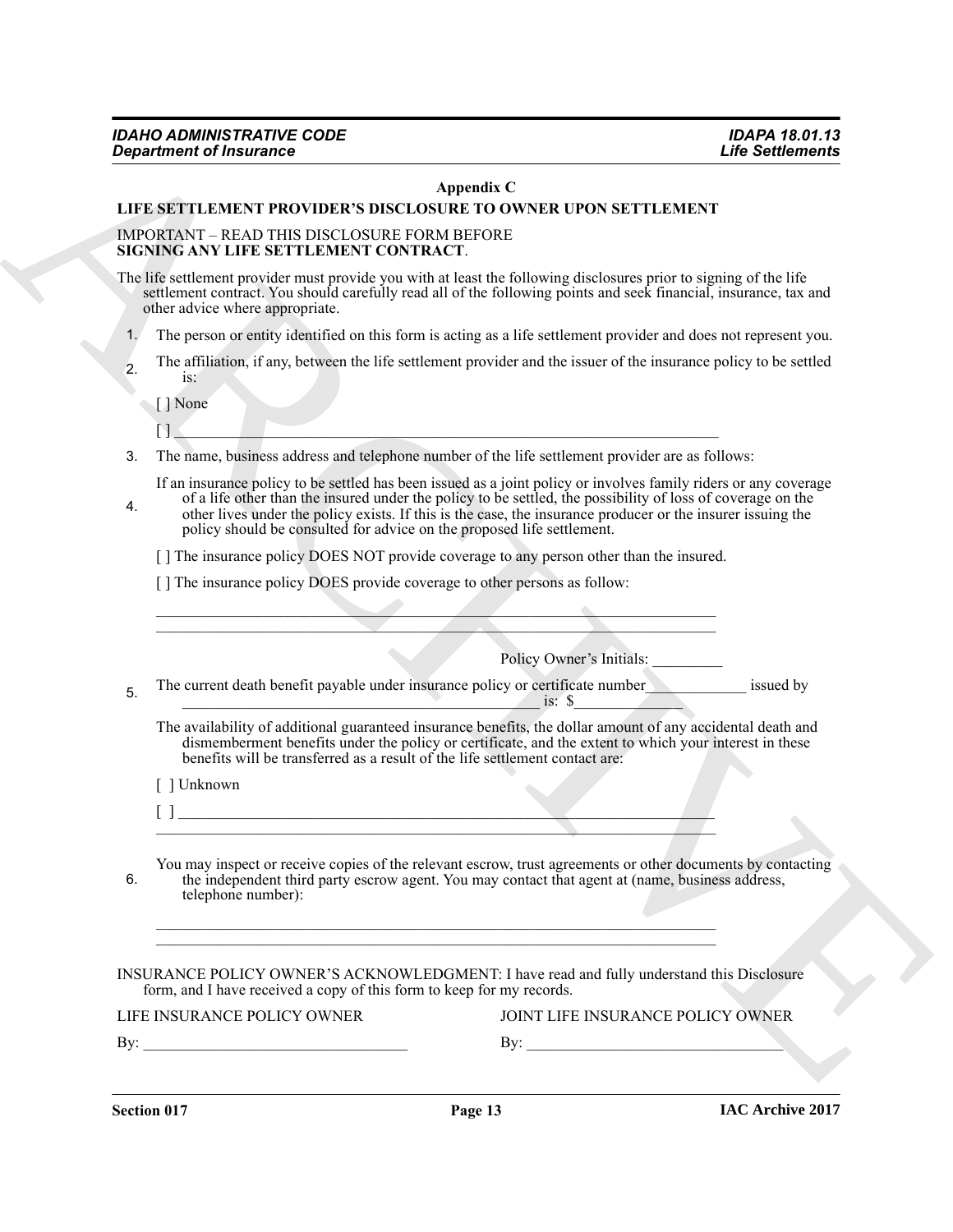### *IDAHO ADMINISTRATIVE CODE IDAPA 18.01.13 Department of Insurance*

| Printed Name                                                      | Printed Name                                                                                                                                                                                                                                                                                                                   |
|-------------------------------------------------------------------|--------------------------------------------------------------------------------------------------------------------------------------------------------------------------------------------------------------------------------------------------------------------------------------------------------------------------------|
| Date:                                                             |                                                                                                                                                                                                                                                                                                                                |
| LIFE SETTLEMENT PROVIDER                                          |                                                                                                                                                                                                                                                                                                                                |
|                                                                   |                                                                                                                                                                                                                                                                                                                                |
|                                                                   | Printed Name/Title                                                                                                                                                                                                                                                                                                             |
|                                                                   |                                                                                                                                                                                                                                                                                                                                |
|                                                                   |                                                                                                                                                                                                                                                                                                                                |
|                                                                   | <b>Appendix D</b>                                                                                                                                                                                                                                                                                                              |
| LIFE SETTLEMENT BROKER'S DISCLOSURE FORM                          |                                                                                                                                                                                                                                                                                                                                |
| <b>CONTRACT.</b>                                                  | <b>IMPORTANT - READ THIS DISCLOSURE FORM BEFORE SIGNING ANY LIFE SETTLEMENT</b>                                                                                                                                                                                                                                                |
| financial, insurance, tax and other advice where appropriate.     | The life settlement broker is representing you in this transaction and has a duty to act in your best interest.<br>The life settlement broker must provide you with at least the following disclosures prior to the time<br>you sign the life settlement contract. You should carefully read all the following points and seek |
|                                                                   | 1. The name, business address and telephone number of the life settlement broker are as follows:                                                                                                                                                                                                                               |
|                                                                   |                                                                                                                                                                                                                                                                                                                                |
| 2.<br>terms) is:                                                  | A full, complete and accurate description of all offers, counteroffers, acceptances and rejections relating to<br>the proposed life settlement contract (including name of party, date made, price and any other material                                                                                                      |
| [ ] Attached                                                      |                                                                                                                                                                                                                                                                                                                                |
| $\lceil \ \rceil$ As follows:                                     |                                                                                                                                                                                                                                                                                                                                |
|                                                                   |                                                                                                                                                                                                                                                                                                                                |
| 3.                                                                | The affiliation or contractual arrangements between the life settlement broker and any person making an<br>offer in connection with a proposed life settlement contract are as follows:                                                                                                                                        |
| [ ] None<br>Attached                                              |                                                                                                                                                                                                                                                                                                                                |
|                                                                   | Policy Owner's Initials:                                                                                                                                                                                                                                                                                                       |
| 4.<br>settlement broker for the placement of a policy.            | The amount, method of calculation and the party who is responsible for paying the broker's compensation<br>are listed below. The term "compensation" includes anything of value to be paid or given to a life                                                                                                                  |
| 5.<br>comprised by the life settlement broker's compensation are: | Where any portion of the life settlement broker's compensation is taken from a proposed life settlement<br>offer, the total amount of the life settlement offer and the percentage of the life settlement offer                                                                                                                |
| $[$ ] N/A                                                         |                                                                                                                                                                                                                                                                                                                                |
|                                                                   |                                                                                                                                                                                                                                                                                                                                |

## **Appendix D LIFE SETTLEMENT BROKER'S DISCLOSURE FORM**

# **IMPORTANT – READ THIS DISCLOSURE FORM BEFORE SIGNING ANY LIFE SETTLEMENT CONTRACT**.

- The life settlement broker is representing you in this transaction and has a duty to act in your best interest. The life settlement broker must provide you with at least the following disclosures prior to the time you sign the life settlement contract. You should carefully read all the following points and seek financial, insurance, tax and other advice where appropriate.
- 1. The name, business address and telephone number of the life settlement broker are as follows:

- $\blacksquare$  ] As follows:
- 3. The affiliation or contractual arrangements between the life settlement broker and any person making an offer in connection with a proposed life settlement contract are as follows: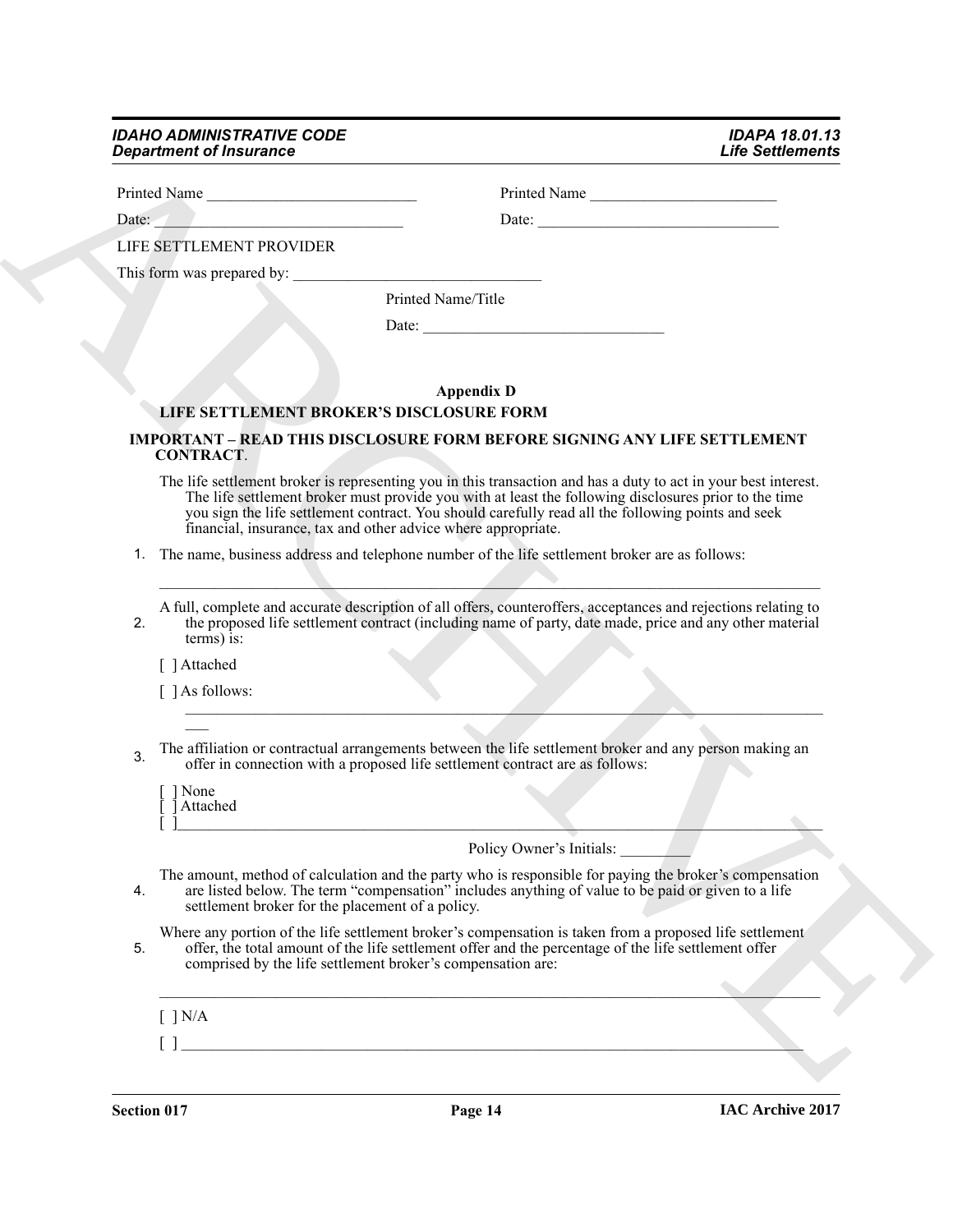| LIFE INSURANCE POLICY OWNER'S ACKNOWLEDGMENT: I have read and fully understand this disclosure form and have received a copy to keep for my records.<br>LIFE INSURANCE POLICY OWNER<br>JOINT LIFE INSURANCE POLICY OWNER<br>$\mbox{By:}\; \begin{tabular}{ c c c } \hline \multicolumn{3}{ c }{ \multicolumn{3}{c }{ \multicolumn{3}{c }{ \multicolumn{3}{c }{ \multicolumn{3}{c}}{ \multicolumn{3}{c} \multicolumn{3}{c}}{ \multicolumn{3}{c} \multicolumn{3}{c} \multicolumn{3}{c} \multicolumn{3}{c} \multicolumn{3}{c} \multicolumn{3}{c} \multicolumn{3}{c} \multicolumn{3}{c} \multicolumn{3}{c} \multicolumn{3}{c} \multicolumn{3}{c} \multicolumn{3}{c} \multicolumn{3}{c} \multicolumn{3}{c$<br>By: $\qquad \qquad$ $\qquad \qquad$ $\qquad \qquad$ $\qquad \qquad$ $\qquad \qquad$ $\qquad \qquad$ $\qquad \qquad$ $\qquad \qquad$ $\qquad \qquad$ $\qquad \qquad$ $\qquad \qquad$ $\qquad \qquad$ $\qquad \qquad$ $\qquad \qquad$ $\qquad$ $\qquad$ $\qquad$ $\qquad$ $\qquad$ $\qquad$ $\qquad$ $\qquad$ $\qquad$ $\qquad$ $\qquad$ $\qquad$ $\qquad$ $\qquad$ $\qquad$<br>Printed Name<br>Printed Name<br>Date: $\qquad \qquad$<br>LIFE SETTLEMENT BROKER<br>This form was prepared by:<br>Printed Name/Title |  |
|----------------------------------------------------------------------------------------------------------------------------------------------------------------------------------------------------------------------------------------------------------------------------------------------------------------------------------------------------------------------------------------------------------------------------------------------------------------------------------------------------------------------------------------------------------------------------------------------------------------------------------------------------------------------------------------------------------------------------------------------------------------------------------------------------------------------------------------------------------------------------------------------------------------------------------------------------------------------------------------------------------------------------------------------------------------------------------------------------------------------------------------------------------------------------------------------------------------------------|--|
|                                                                                                                                                                                                                                                                                                                                                                                                                                                                                                                                                                                                                                                                                                                                                                                                                                                                                                                                                                                                                                                                                                                                                                                                                            |  |
|                                                                                                                                                                                                                                                                                                                                                                                                                                                                                                                                                                                                                                                                                                                                                                                                                                                                                                                                                                                                                                                                                                                                                                                                                            |  |
|                                                                                                                                                                                                                                                                                                                                                                                                                                                                                                                                                                                                                                                                                                                                                                                                                                                                                                                                                                                                                                                                                                                                                                                                                            |  |
|                                                                                                                                                                                                                                                                                                                                                                                                                                                                                                                                                                                                                                                                                                                                                                                                                                                                                                                                                                                                                                                                                                                                                                                                                            |  |
|                                                                                                                                                                                                                                                                                                                                                                                                                                                                                                                                                                                                                                                                                                                                                                                                                                                                                                                                                                                                                                                                                                                                                                                                                            |  |
|                                                                                                                                                                                                                                                                                                                                                                                                                                                                                                                                                                                                                                                                                                                                                                                                                                                                                                                                                                                                                                                                                                                                                                                                                            |  |
|                                                                                                                                                                                                                                                                                                                                                                                                                                                                                                                                                                                                                                                                                                                                                                                                                                                                                                                                                                                                                                                                                                                                                                                                                            |  |
|                                                                                                                                                                                                                                                                                                                                                                                                                                                                                                                                                                                                                                                                                                                                                                                                                                                                                                                                                                                                                                                                                                                                                                                                                            |  |
|                                                                                                                                                                                                                                                                                                                                                                                                                                                                                                                                                                                                                                                                                                                                                                                                                                                                                                                                                                                                                                                                                                                                                                                                                            |  |
|                                                                                                                                                                                                                                                                                                                                                                                                                                                                                                                                                                                                                                                                                                                                                                                                                                                                                                                                                                                                                                                                                                                                                                                                                            |  |
|                                                                                                                                                                                                                                                                                                                                                                                                                                                                                                                                                                                                                                                                                                                                                                                                                                                                                                                                                                                                                                                                                                                                                                                                                            |  |
|                                                                                                                                                                                                                                                                                                                                                                                                                                                                                                                                                                                                                                                                                                                                                                                                                                                                                                                                                                                                                                                                                                                                                                                                                            |  |
|                                                                                                                                                                                                                                                                                                                                                                                                                                                                                                                                                                                                                                                                                                                                                                                                                                                                                                                                                                                                                                                                                                                                                                                                                            |  |
|                                                                                                                                                                                                                                                                                                                                                                                                                                                                                                                                                                                                                                                                                                                                                                                                                                                                                                                                                                                                                                                                                                                                                                                                                            |  |
|                                                                                                                                                                                                                                                                                                                                                                                                                                                                                                                                                                                                                                                                                                                                                                                                                                                                                                                                                                                                                                                                                                                                                                                                                            |  |
|                                                                                                                                                                                                                                                                                                                                                                                                                                                                                                                                                                                                                                                                                                                                                                                                                                                                                                                                                                                                                                                                                                                                                                                                                            |  |
|                                                                                                                                                                                                                                                                                                                                                                                                                                                                                                                                                                                                                                                                                                                                                                                                                                                                                                                                                                                                                                                                                                                                                                                                                            |  |
|                                                                                                                                                                                                                                                                                                                                                                                                                                                                                                                                                                                                                                                                                                                                                                                                                                                                                                                                                                                                                                                                                                                                                                                                                            |  |
|                                                                                                                                                                                                                                                                                                                                                                                                                                                                                                                                                                                                                                                                                                                                                                                                                                                                                                                                                                                                                                                                                                                                                                                                                            |  |
|                                                                                                                                                                                                                                                                                                                                                                                                                                                                                                                                                                                                                                                                                                                                                                                                                                                                                                                                                                                                                                                                                                                                                                                                                            |  |
|                                                                                                                                                                                                                                                                                                                                                                                                                                                                                                                                                                                                                                                                                                                                                                                                                                                                                                                                                                                                                                                                                                                                                                                                                            |  |
|                                                                                                                                                                                                                                                                                                                                                                                                                                                                                                                                                                                                                                                                                                                                                                                                                                                                                                                                                                                                                                                                                                                                                                                                                            |  |
|                                                                                                                                                                                                                                                                                                                                                                                                                                                                                                                                                                                                                                                                                                                                                                                                                                                                                                                                                                                                                                                                                                                                                                                                                            |  |
|                                                                                                                                                                                                                                                                                                                                                                                                                                                                                                                                                                                                                                                                                                                                                                                                                                                                                                                                                                                                                                                                                                                                                                                                                            |  |
|                                                                                                                                                                                                                                                                                                                                                                                                                                                                                                                                                                                                                                                                                                                                                                                                                                                                                                                                                                                                                                                                                                                                                                                                                            |  |
|                                                                                                                                                                                                                                                                                                                                                                                                                                                                                                                                                                                                                                                                                                                                                                                                                                                                                                                                                                                                                                                                                                                                                                                                                            |  |
|                                                                                                                                                                                                                                                                                                                                                                                                                                                                                                                                                                                                                                                                                                                                                                                                                                                                                                                                                                                                                                                                                                                                                                                                                            |  |
|                                                                                                                                                                                                                                                                                                                                                                                                                                                                                                                                                                                                                                                                                                                                                                                                                                                                                                                                                                                                                                                                                                                                                                                                                            |  |
|                                                                                                                                                                                                                                                                                                                                                                                                                                                                                                                                                                                                                                                                                                                                                                                                                                                                                                                                                                                                                                                                                                                                                                                                                            |  |
|                                                                                                                                                                                                                                                                                                                                                                                                                                                                                                                                                                                                                                                                                                                                                                                                                                                                                                                                                                                                                                                                                                                                                                                                                            |  |
|                                                                                                                                                                                                                                                                                                                                                                                                                                                                                                                                                                                                                                                                                                                                                                                                                                                                                                                                                                                                                                                                                                                                                                                                                            |  |
|                                                                                                                                                                                                                                                                                                                                                                                                                                                                                                                                                                                                                                                                                                                                                                                                                                                                                                                                                                                                                                                                                                                                                                                                                            |  |
|                                                                                                                                                                                                                                                                                                                                                                                                                                                                                                                                                                                                                                                                                                                                                                                                                                                                                                                                                                                                                                                                                                                                                                                                                            |  |
|                                                                                                                                                                                                                                                                                                                                                                                                                                                                                                                                                                                                                                                                                                                                                                                                                                                                                                                                                                                                                                                                                                                                                                                                                            |  |
|                                                                                                                                                                                                                                                                                                                                                                                                                                                                                                                                                                                                                                                                                                                                                                                                                                                                                                                                                                                                                                                                                                                                                                                                                            |  |
|                                                                                                                                                                                                                                                                                                                                                                                                                                                                                                                                                                                                                                                                                                                                                                                                                                                                                                                                                                                                                                                                                                                                                                                                                            |  |